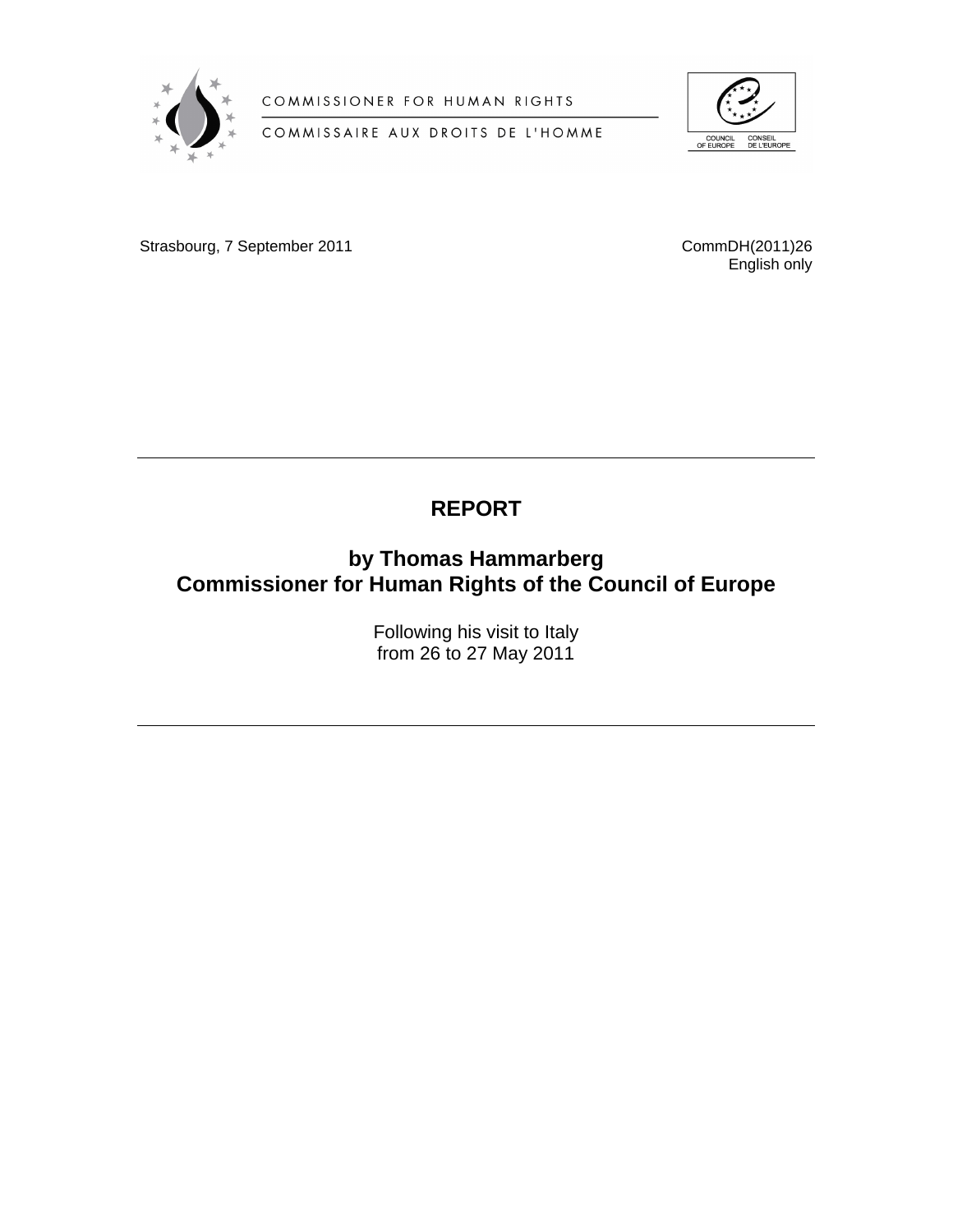## **Summary**

Commissioner Thomas Hammarberg and his delegation visited Italy from 26 to 27 May 2011. In the course of this visit the Commissioner held discussions with representatives of the Italian authorities and institutions as well as with members of civil society. The present report focuses on the following selected human rights issues:

#### **I. Protection of the human rights of Roma and Sinti**

#### *Anti-Gypsyism in political discourse*

The Commissioner continues to be concerned at the presence of racist and xenophobic political discourse in Italy, targeting notably Roma and Sinti. This type of discourse is a powerful vector of anti-Gypsyism in Italian society and as a result, it also offsets the benefits of social inclusion work for Roma and Sinti carried out around the country. The Commissioner calls on the Italian authorities to act urgently to address this phenomenon. Among the measures suggested feature self-regulatory initiatives by political parties and a vigorous implementation of the criminal law provisions against racist offences, some of which also need to be fine-tuned. In order to combat anti-Gypsyism, further efforts are needed to promote knowledge of Roma history and culture. The Commissioner reiterates that a wide dissemination and use, notably in schools, of the Council of Europe's Fact Sheets on Roma History would make an important contribution to this endeavour.

#### *Housing and evictions*

Recent years have seen widespread evictions of Roma and Sinti from settlements in Italy, often in manners that are at variance with human rights standards. The declared state of "Nomad emergency" together with the legislation and extraordinary powers flowing from it, have provided the bedrock for the development of these practices, which have had a negative impact on the enjoyment by Roma and Sinti not only of the right to housing, but also of other human rights, including children's right to education. The Commissioner urges the Italian authorities to act in accordance with international and Council of Europe standards in the field of housing and evictions, and to bring the situation fully into line with the revised European Social Charter, in light of the findings of the Committee of Social Rights in its June 2010 decision *Centre on Housing Rights and Evictions (COHRE) against Italy*.

#### *Violent hate crimes*

Reported instances of anti-Roma violence at the hands of private individuals, but also sometimes by law enforcement officials, point to a continuing need for the Italian authorities to improve their response to racially-motivated violence in general. The Commissioner calls on the Italian authorities to respect the relevant Council of Europe standards and use the latter's extensive guidance on both improving the response of the police to racist offences and on combating racially-motivated misconduct by the police. In particular, the system for monitoring racist incidents and racist offences could be improved through the introduction of a more flexible and victim-friendly system of reporting and recording relevant incidents.

#### *Statelessness*

Many Roma who came to Italy from the former Yugoslavia in the 1960s and 70s and during the war in the 1990s still live in Italy today without Italian or any other citizenship. Their descendants, whose number is currently estimated at around 15 000, are also *de facto* stateless in Italy in spite of having been born and lived there all their lives. The Commissioner urges the Italian authorities to address this situation. He also reiterates his call for the ratification by Italy of the European Convention on Nationality without reservations.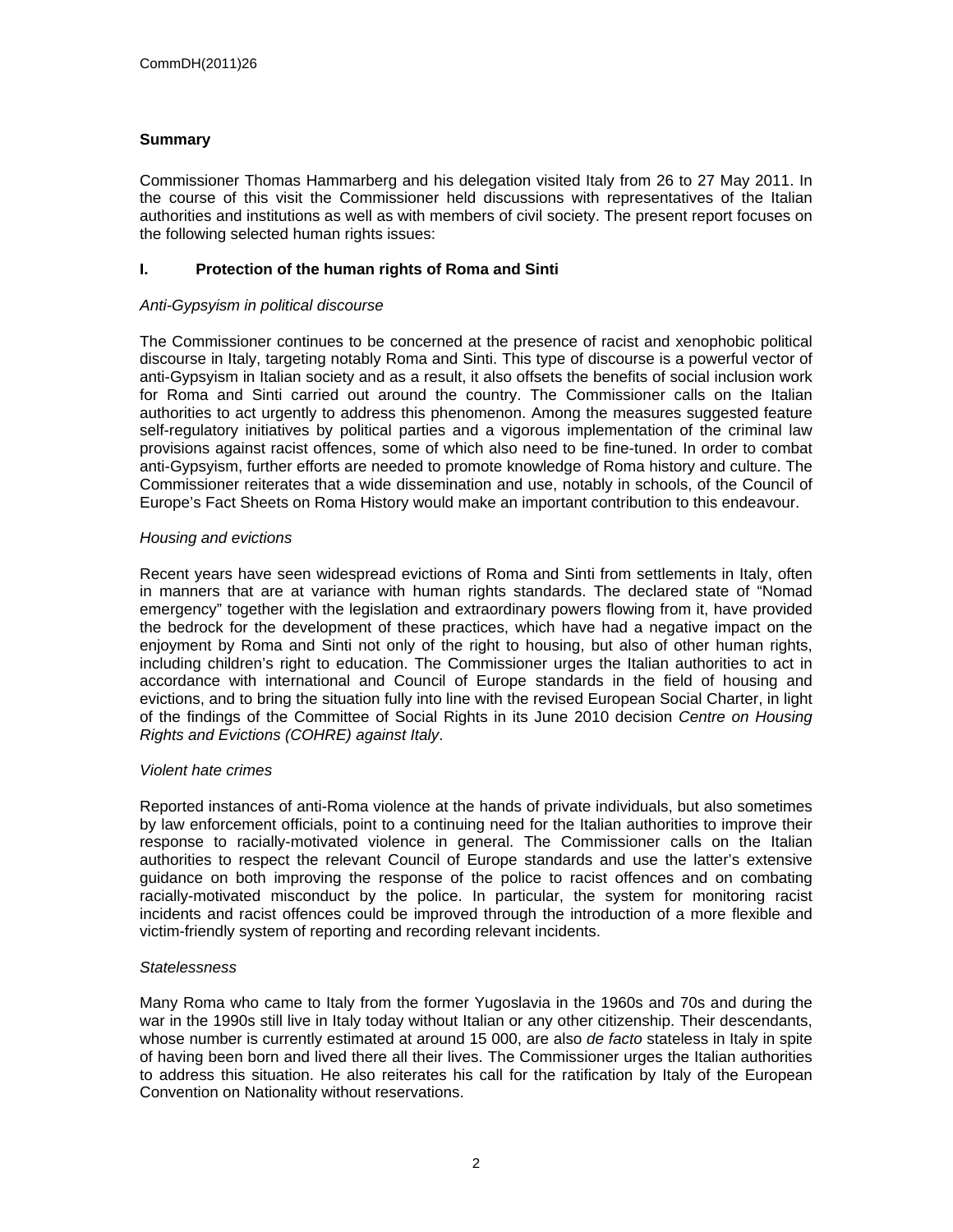#### *Overall strategies for the inclusion of Roma and Sinti in society*

There is a continuing need for a national strategy for the social inclusion of Roma and Sinti in Italy that would provide coherence to and support efforts at regional and local level in this field. As an interim step towards such a strategy, the Commissioner suggests the establishment of a task force at national level, which would support and service a network of regional and local stakeholders that are active in social inclusion work for Roma and Sinti. In order to maximise the strategy's chances of producing long-term results, it should focus more heavily on social inclusion, non-discrimination and combating anti-Gypsyism and less on coercive measures such as forcible evictions and expulsions.

#### **II. Protection of the human rights of migrants, including asylum seekers**

#### *Rescue operations and interceptions at sea*

The Commissioner welcomes the invaluable efforts of the Italian authorities aimed at rescuing migrants on boats crossing the Mediterranean. He strongly encourages the Italian authorities to maintain their long-standing tradition of rescue, which is all the more indispensable in the current context of forced migration from Libya. He calls on the Italian authorities to ensure that in all cases where migrants are in distress at sea their rescue and safety enjoy absolute priority over all other considerations, including any lack of clarity and agreement, notably between Italy and Malta, about responsibilities for rescue. With reference to the operations carried out jointly with Libya in the central Mediterranean aimed at intercepting migrants fleeing Libya on boats and returning them there (so-called push-backs), the Commissioner urges the Italian authorities to discontinue and refrain from becoming involved in any practices in the field of interceptions at sea that may result in migrants being sent to places where they are at risk of ill treatment or onward refoulement.

#### *Reception of migrants, including asylum seekers*

The sharp increase in arrivals from the coasts of Northern Africa has put the Italian system of reception of migrants, including asylum seekers, under strain. The Italian authorities are encouraged to ensure that their reception arrangements can respond effectively to fluctuating trends in arrivals and asylum applications, notably by extending the capacity of the housing schemes administered by SPRAR, a publicly-funded network of local authorities and non-profit organisations. Progress is also needed to ensure that in all centres where they are accommodated, asylum seekers have adequate access to legal aid and psycho-social assistance. Special measures to identify and cater for the needs of vulnerable individuals should be effectively implemented. Lack of clarity concerning the nature of the centres where migrants are kept and the regime applicable to them (including detention or not) have contributed to jeopardising the rights of migrants. With reference to the repatriation of Tunisian nationals through "simplified procedures", the Commissioner calls on the Italian authorities to ensure that the relevant human rights safeguards, including access to procedures to challenge removal, and the prohibition of collective expulsions are thoroughly respected.

#### *Integration of refugees and other beneficiaries of international protection*

There is a need to make progress on the front of establishing a reliable system to support the integration of refugees and other beneficiaries of international protection in Italian society. Noting that these persons sometimes become destitute or homeless, the Commissioner calls for a strengthening of local authorities' capacity to provide accommodation and services, notably through the channelling of more funds and the involvement of more regions and municipalities. Further useful measures include a comprehensive review of laws and regulations that impact on refugee integration and the introduction of positive action measures, for instance on the labour market, that support integration at the initial stages following status recognition. The current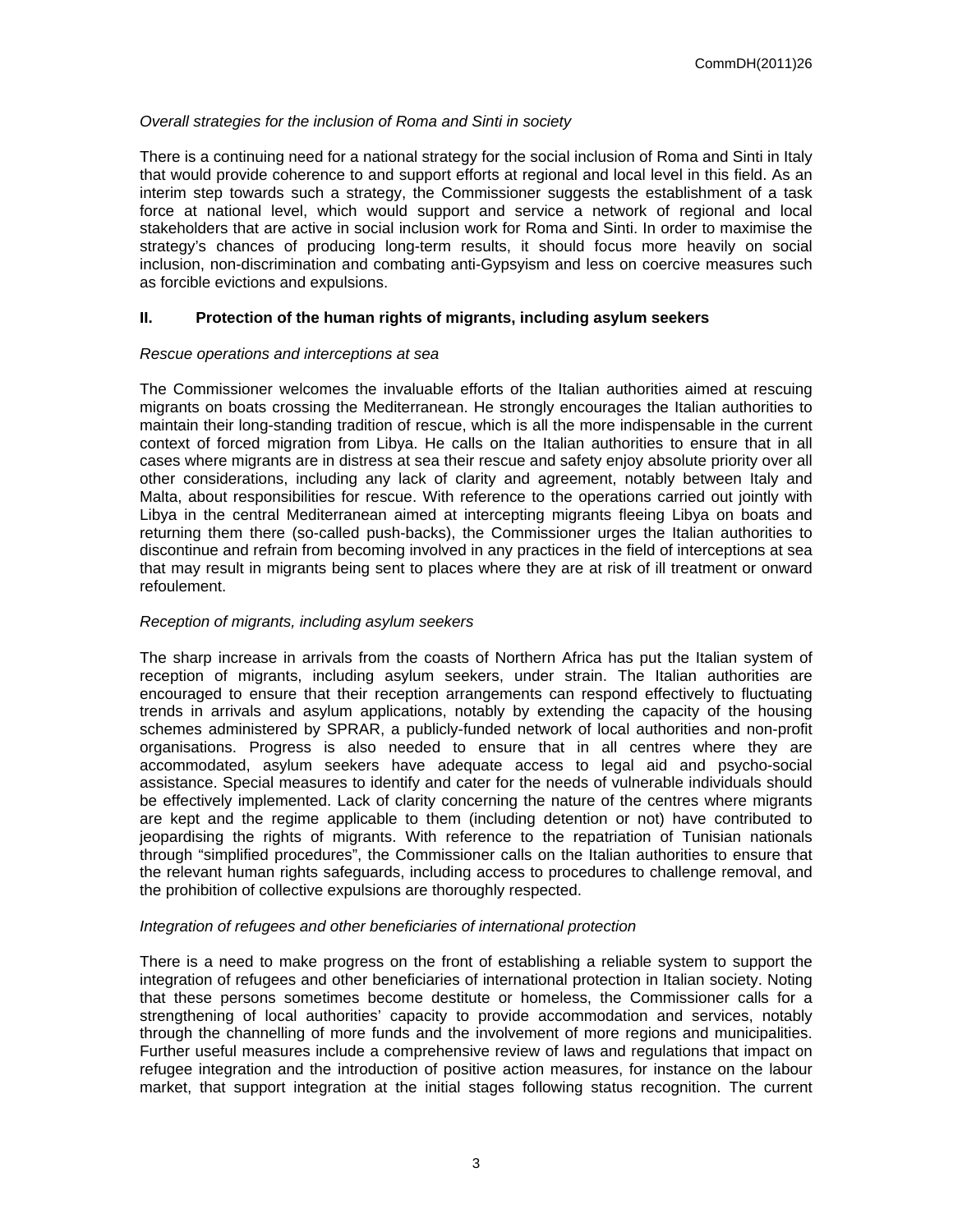difficulties encountered by refugees in accessing Italian nationality and the excessive delays they experience in obtaining family reunification should also be addressed.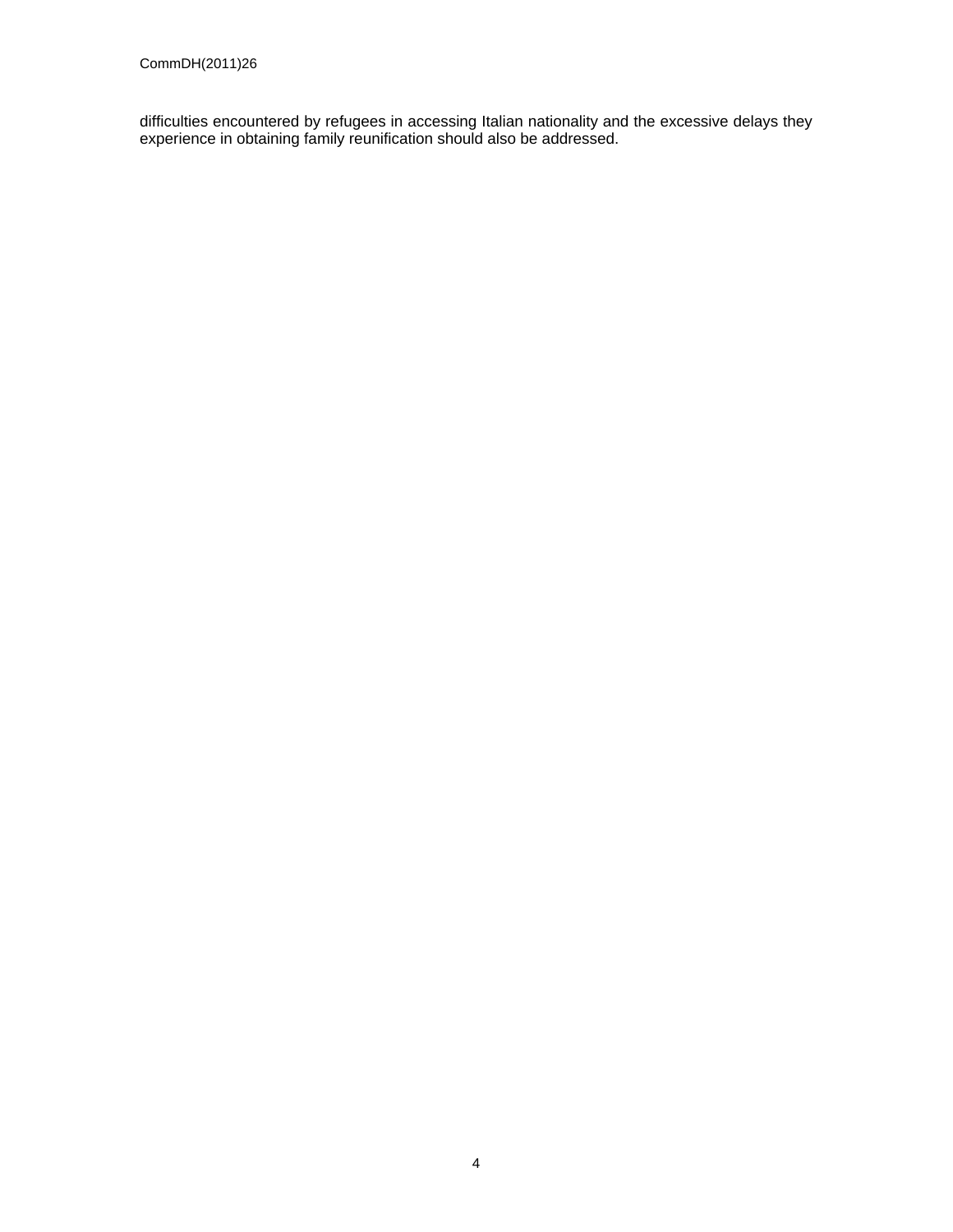#### **Introduction**

- 1. The present Report is based on a visit to Italy by the Council of Europe Commissioner for Human Rights (the Commissioner) from 26 to 27 March 2011.<sup>1</sup> The aim of the visit was to review certain human rights issues in Italy, focusing in particular on the protection of the human rights of Roma, Sinti and migrants, including asylum seekers.
- 2. In the course of the visit, the Commissioner held discussions with representatives of the national authorities, including the Secretary of State of the Presidency of the Council of Ministers, Mr Gianni Letta, the Secretary of State of the Ministry of Interior, Ms Sonia Viale, and the Prefect of Milan, Mr Gian Valerio Lombardi. He also met with the President of the Extraordinary Commission for the Promotion of Human Rights of the Italian Senate, Mr Pietro Marcenaro, and representatives of the National Association of Italian Municipalities (ANCI). Commissioner Hammarberg also held discussions with a number of intergovernmental and non-governmental organisations active in the field of protecting the human rights of Roma, Sinti and migrants, including asylum seekers. In Milan, he visited an unauthorised settlement of Romanian Roma, and a regular settlement inhabited by Italian Roma.
- 3. The Commissioner wishes to thank the Italian authorities, and in particular the Permanent Representation of Italy to the Council of Europe, for their assistance in organising the visit and facilitating its independent and smooth execution. He wishes to thank all of his interlocutors, from the national authorities, civil society and the communities he visited, for their willingness to share their knowledge and insights with him.
- 4. The Commissioner considers that the treatment afforded by member states to minority groups such as Roma, Sinti and migrants, including asylum seekers, constitutes a litmus test regarding the effective observance of Council of Europe human rights standards by member states. This is also true for Italy, where the situation of these persons currently poses some of the most pressing human rights challenges the country has to face.
- 5. Accordingly, the protection of the human rights of Roma, Sinti and migrants, including asylum seekers, has been the subject of long-standing attention by the Commissioner in Italy, as reflected notably in the Report and Memorandum he published in 2009 and 2008 respectively.<sup>2</sup> The present report also follows up on some of the findings of the previous Report and Memorandum.
- 6. In the present Report, the Commissioner focuses on the following major issues concerning the protection of the human rights of Roma and Sinti: anti-Gypsyism in political discourse (Section I a); housing and evictions (Section I b); violent hate crimes (Section I c) statelessness (Section I d); and overall strategies for the inclusion of Roma and Sinti in society (Section I e). With regard to the protection of the human rights of migrants, including asylum seekers, the present report focuses on: rescue operations and interceptions at sea (Section II a); reception of migrants, including asylum seekers (Section II b); and integration of refugees and other beneficiaries of international protection (Section II c).

<sup>1</sup> During his visit, the Commissioner was accompanied by the Director of his Office, Ms Isil Gachet, and his Adviser, Mr Giancarlo Cardinale.

<sup>2</sup> CommDH(2009)16 *Report by Thomas Hammarberg, Commissioner for Human Rights of the Council of Europe, following his visit to Italy on 13-15 January 2009*, Strasbourg 16 April 2009 (hereafter: CommDH(2009)16); CommDH(2008)18, *Memorandum by Thomas Hammarberg, Commissioner for Human Rights of the Council of Europe, following his visit to Italy on 19-20 June 2008*, Strasbourg 28 July 2008 (hereafter: CommDH(2008)18).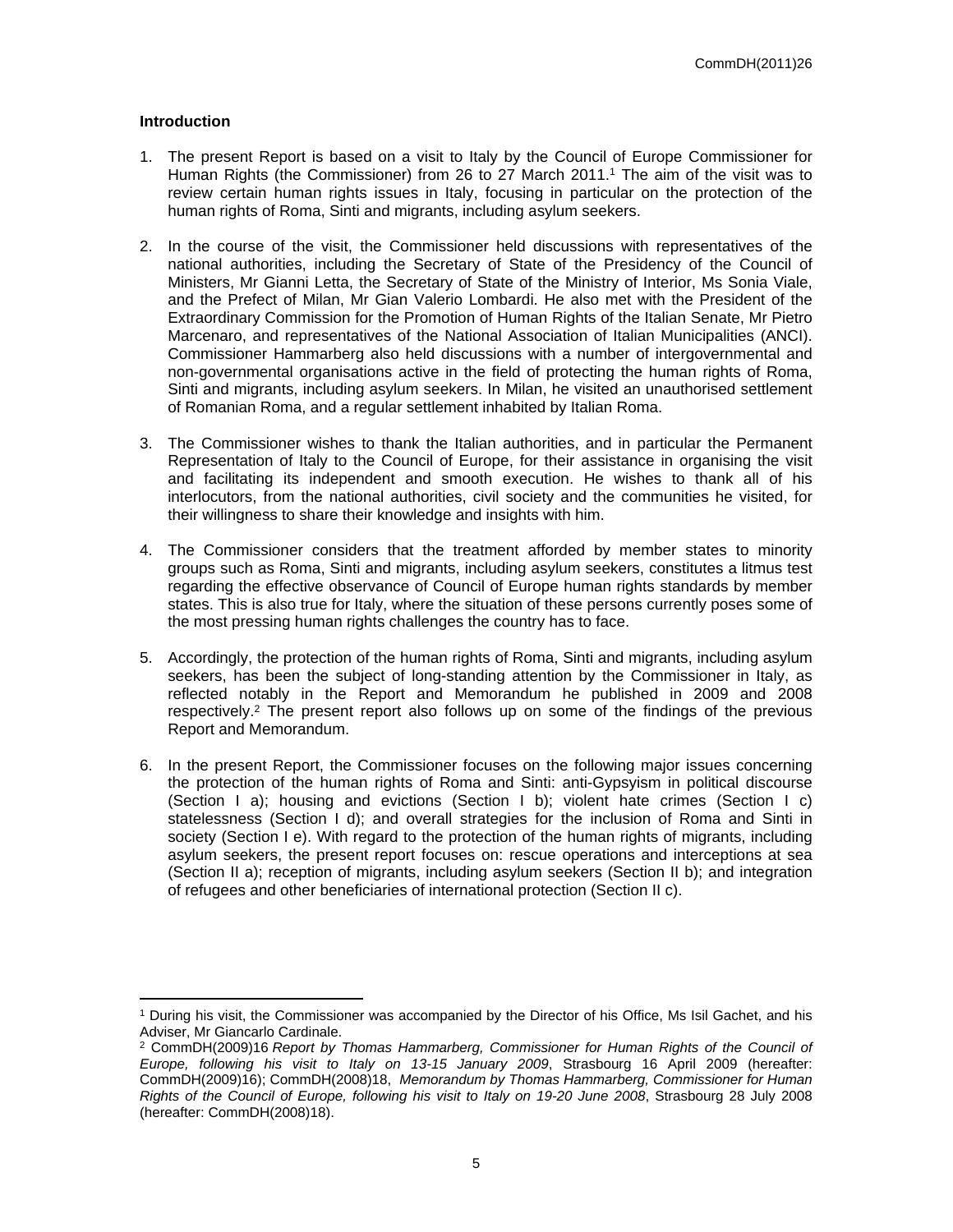## **I. Protection of the human rights of Roma and Sinti**

#### *a. Anti-Gypsyism in political discourse*

- 7. In 2008 and 2009, the Commissioner highlighted the presence of racist and xenophobic speech, targeting notably Roma and Sinti, in political discourse as one of his main concerns in Italy. Unfortunately, there are no indications that the situation has improved. During his visit to Milan, which coincided with the holding of municipal elections there, the Commissioner was shocked at the widespread presence of electoral material – notably posters on walls and vehicles - warning against the risk of the city turning into a "Gypsytown" (*zingaropoli*). Even outside election periods, anti-Roma attitudes have regrettably continued to taint political speech on many occasions. In one such instance, in the context of the expulsions of Romanian and Bulgarian Roma from France of the summer of 2010, the *Corriere della Sera* reported the Italian Minister of Interior as expressing regret at the fact that since many Roma and Sinti have Italian nationality "they have a right to stay and nothing can be done about it".<sup>3</sup>
- 8. Clearly, this type of political discourse impinges directly on the rights of the Roma and Sinti, as it is both contrary to their human dignity and instrumental in promoting the general public's acceptance of policies which do not respect the human rights of the persons concerned. In addition, the Commissioner stresses that this type of political discourse is highly counterproductive from the perspective of the inclusion of Roma and Sinti in society. On many occasions, the Commissioner has stressed that no effort to promote the social inclusion of Roma and Sinti can be successful without resolute action against anti-Gypsyism in European societies. By legitimising prejudice and discrimination towards Roma and Sinti among the general public, this type of political discourse effectively offsets the good work towards social inclusion that is carried out, notably by civil society organisations, in communities throughout the country. In the Commissioner's view, the 2008 events of Ponticelli, Naples, also provide a powerful illustration of the impact of public, and notably political, discourse on the behaviour of the general public and should serve as an alert to the dangers relating to the use of this type of political rhetoric.
- 9. The Commissioner recalls that many other human rights monitoring mechanisms share his concerns in this subject area. Thus, in its October 2010 Opinion, the Advisory Committee on the Framework Convention for the Protection of National Minorities, was "deeply concerned" at the increasingly common presence of racially inflammatory public discourse targeting notably the Roma and Sinti, Muslims and migrants in the discourse of certain prominent political figures and considered this situation to be incompatible with Article 6 of the Convention.<sup>4</sup> Furthermore, in its June 2010 decision on a collective complaint filed against Italy, the European Committee of Social Rights found that the use of xenophobic political discourse against Roma and Sinti violated Articles E (Non-discrimination) and 19§1 of the Revised Charter.<sup>5</sup> The Committee found this to be an aggravated violation, noting that "the racist misleading propaganda against migrant Roma and Sinti [was] indirectly allowed or directly emanating from the Italian authorities."<sup>6</sup>

#### *Conclusions and recommendations*

10. The Commissioner calls on the Italian authorities to act urgently against the use of racist and xenophobic speech targeting notably Roma and Sinti, in political discourse. To this end, the

<sup>3</sup> Corriere della Sera, 21 August 2010, available at:

[http://www.corriere.it/politica/10\\_agosto\\_21/maroni\\_d57cd780-acea-11df-b3a2-00144f02aabe.shtml](http://www.corriere.it/politica/10_agosto_21/maroni_d57cd780-acea-11df-b3a2-00144f02aabe.shtml)

<sup>4</sup> ACFC/OP/III(2010)008, Advisory Committee on the Framework Convention for the Protection of National Minorities, Third Opinion on Italy, adopted on 15 October 2010, Strasbourg, 30 May 2011, para. 87.

<sup>&</sup>lt;sup>5</sup> European Committee of Social Rights, Decision on the merits, Centre on Housing Rights and Evictions (COHRE) v. Italy, Complaint No. 58/2009, 25 June 2010, paras. 136-140.

<sup>6</sup> Ibidem, para. 139.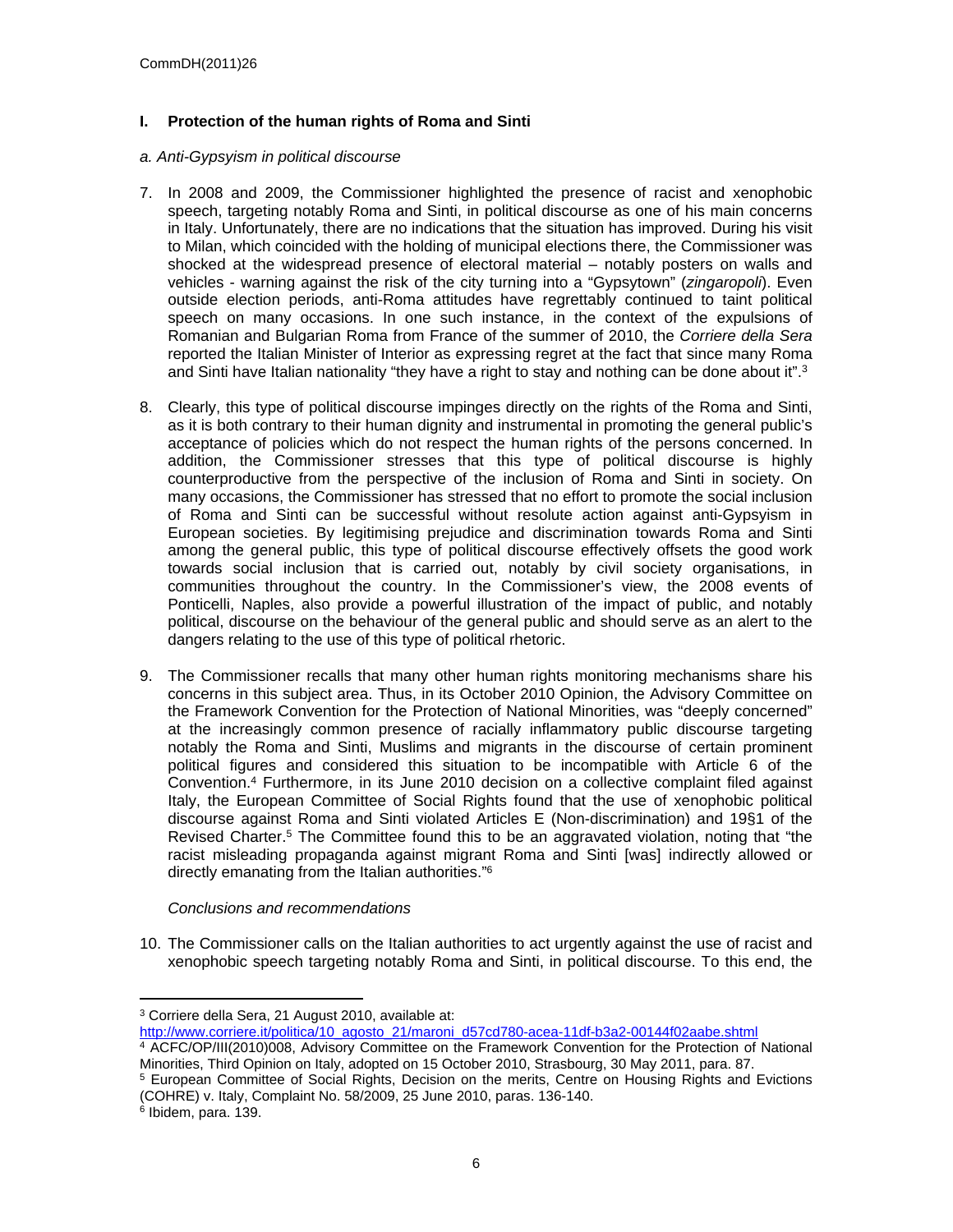Italian authorities are invited to draw from the study and declaration on the use of racist, antisemitic and xenophobic elements in political discourse by the European Commission against Racism and Intolerance (ECRI), which suggests the following measures:<sup>7</sup>

- self-regulatory measures which can be taken by political parties or national parliaments;
- the signature and implementation by European political parties of the Charter of European Political Parties for a Non-Racist Society which encourages a responsible attitude towards problems of racism, whether it concerns the actual organisation of the parties, or their activities in the political arena;
- the adoption and implementation of provisions penalising the leadership of any group that promotes racism, as well as support for such groups and participation in their activities;
- the establishment of an obligation to suppress public financing of organisations which promote racism, including public financing of political parties;
- the effective implementation of criminal law provisions against racist offences (including those establishing racist motivation as an aggravating circumstance) and racial discrimination, which are applicable to all individuals.
- 11. With respect to the last measure, the Commissioner reiterates the recommendation he made in his last report on Italy for adequate penalties against incitement to racial discrimination and violence to be re-established, following the mitigation of the sanctions for these offences introduced in Italy through Law 85/2006.
- 12. In order to fight anti-Gypsyism more effectively, the Commissioner also reiterates his call on the Italian authorities to promote knowledge of Roma culture and history among the general public. The Commissioner notes that on 11 June 2011, Pope Benedict XVI underlined that the mass murder of Roma people during Nazism was "still a little-known drama" and that the European conscience must not forget their pain. In the Commissioner's view, a meaningful contribution to this endeavour would be a wide dissemination and use, notably in schools, of the Council of Europe's factsheets on Roma history. The Commissioner recalls the commitment made by the Italian authorities to proceed with the translation of the factsheets already in 2008 and looks forward to receiving information on the progress achieved.

#### *b. Housing and Evictions*

- 13. In his memorandum and report on Italy of 2008 and 2009, the Commissioner expressed concern at the unacceptably low standards of living conditions in many Roma settlements, especially those inhabited by migrants and their families. The adoption of security packages, which resulted in the targeting in particular of Roma EU immigrants was also of concern, as was the declaration of the state of "Nomad emergency" in certain regions, as a result of which the Prefects of the regions in question assumed the role of special commissioners with extraordinary powers to deal with the situation of Roma and Sinti locally. The Commissioner also urged the Italian authorities to avoid evictions without offering alternative housing.
- 14. Since then, the state of emergency, which is still in force in five regions, $8$  has provided the bedrock for widespread evictions of Roma and Sinti from settlements throughout the country,

<sup>&</sup>lt;sup>7</sup> European Commission against Racism and Intolerance. The use of racist, antisemitic and xenophobic elements in political discourse, December 2005

<sup>&</sup>lt;sup>8</sup> A Decree of the President of the Council of Ministers of 17 December 2010 (Official Gazette No. 304 of 30/12/2010) extended the "state of emergency for the continuation of initiatives relating to Nomad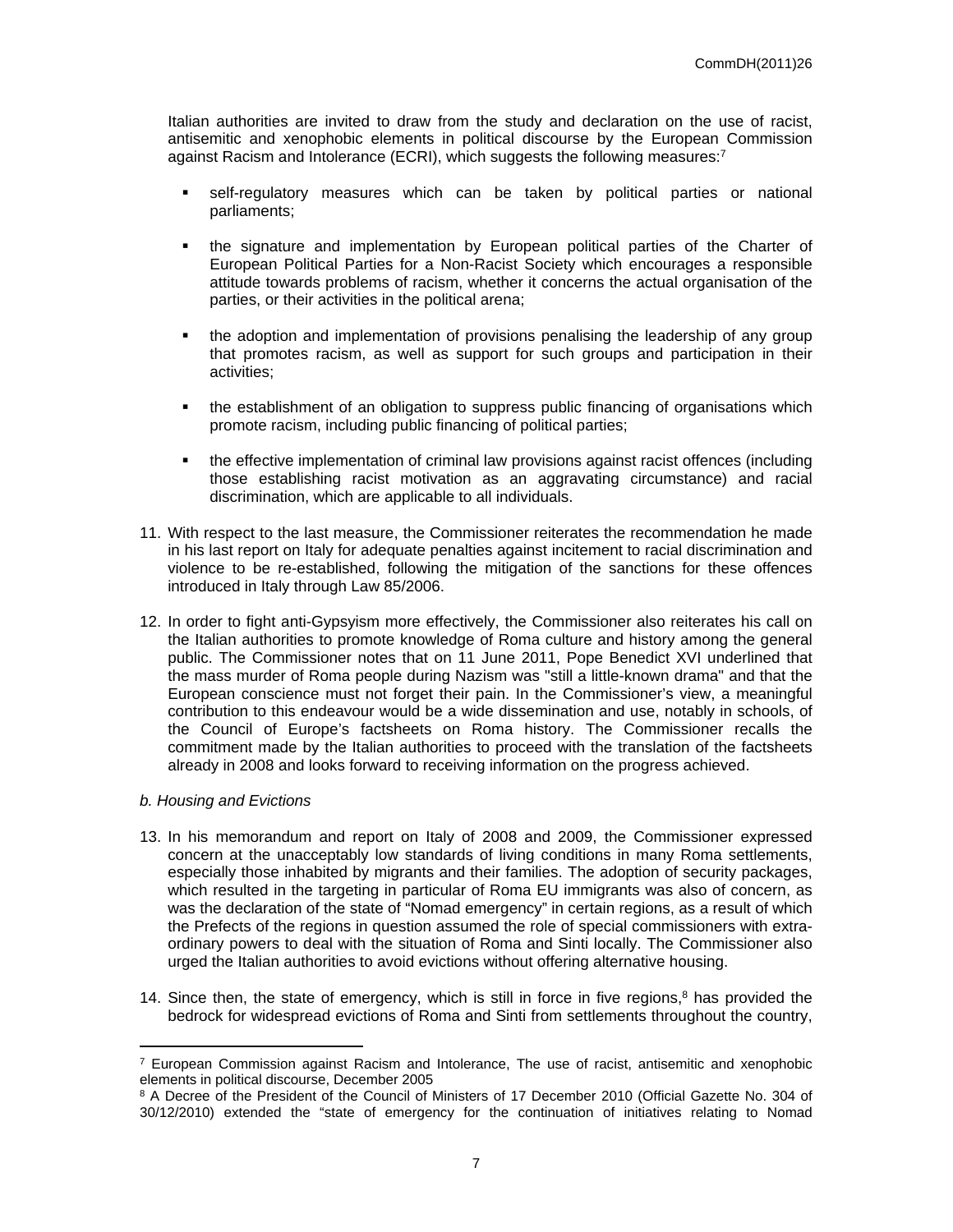often in manners that are at variance with human rights standards. Thus, the Commissioner notes that in its decision on the collective complaint against Italy referred to above, the Committee of Social Rights found a series of violations of the Revised Charter by Italy. In particular, the Committee found: that the practice of evictions of Roma and Sinti as well as the violent acts accompanying such evictions constituted an aggravated violation of Article E (non-discrimination) taken in conjunction with Article 31§2 (on the reduction of homelessness);<sup>9</sup> that the living conditions of Roma and Sinti in camps, which had worsened following the "security measures", constituted a violation of Article E taken in conjunction with Article 31§1 (on access to housing of an adequate standard)<sup>10</sup> and that the segregation of Roma and Sinti in camps, resulting from local and national housing policies which assume Roma to be nomads and fail to meet their needs, violated Article E taken in conjunction with Article 31§3 (on affordable housing).<sup>11</sup>

- 15. Evictions and other practices impairing the enjoyment of the right to housing and other human rights by Roma and Sinti have been widely reported in a number of Italian municipalities, including Rome, where the local "Nomad Plan" of July 2009 foreseeing the transfer of around 6 000 camp inhabitants to 13 out-of-town villages to be built by the municipality has raised concerns among a number of organisations.<sup>12</sup> Indeed, the continuation of the "Nomad emergency" in some regions of Italy appears to have had a spill-over effect even on other regions where it has never been formally declared. Thus, for instance, the region of Tuscany has seen a number of forced evictions of Roma from settlements in Pisa and Sesto Fiorentino, which have also raised concerns.
- 16. However the case of Milan, where an unprecedented spate of systematic evictions has been registered in recent years, is particularly troubling to organisations protecting the rights of Roma and Sinti. Indeed, on 27 April 2011, the then Deputy Mayor of Milan announced that 500 forced evictions of Roma from their settlements had been carried out since 2007. At the end of May, when the Commissioner visited Milan, over 100 forced evictions had taken place in 2011, 38 of which in the month of May alone.
- 17. The Prefect of Milan and special commissioner for the "Nomad emergency" of Lombardy, Mr Gian Valerio Lombardi, explained to the Commissioner that the plan that is being pursued in Milan consists of both the elimination of all unauthorised settlements around the city and the downsizing of regular settlements – the Commissioner understands that €13 million have been made available for this latter purpose. Eventually, the city would host a maximum of 1,500 "nomads" in regular camps only. According to the Prefect, as a result of the eviction policies implemented in Milan, the number of Roma and Sinti living locally went down from 8,500 three years ago to around 1 700 today. The Commissioner visited one unauthorised and one regular settlement to gain a better picture of the practical implementation of these policies and their impact on the persons concerned.
- 18. The unauthorised settlement located in proximity of the Bacula overpass, which the Commissioner visited on 26 May, had reportedly been dismantled over forty times over the last three years. Indeed, the residents – all of them Romanian Roma -- explained that a part of the settlement had been dismantled that very morning and the Commissioner has subsequently been told that the families he met there were forcibly evicted again the following day and had moved to a nearby location. Conditions at the settlement were completely

communities settlements on the territories of the regions of Campania, Latium, Lombardy, Piedmont and Veneto" until 31 December 2011.

<sup>&</sup>lt;sup>9</sup> European Committee of Social Rights, Decision on the merits, Centre on Housing Rights and Evictions (COHRE) v. Italy, Complaint No. 58/2009, 25 June 2010, paras. 66-79.

<sup>10</sup> *Ibidem* paras. 53-59.

<sup>11</sup> *Ibidem* paras. 80-91.

<sup>12</sup> See EUR30/001/2010 *The Wrong Answer – Italy's 'Nomad Plan' Violates the Housing Rights of Roma in Rome*, Amnesty International, January 2010.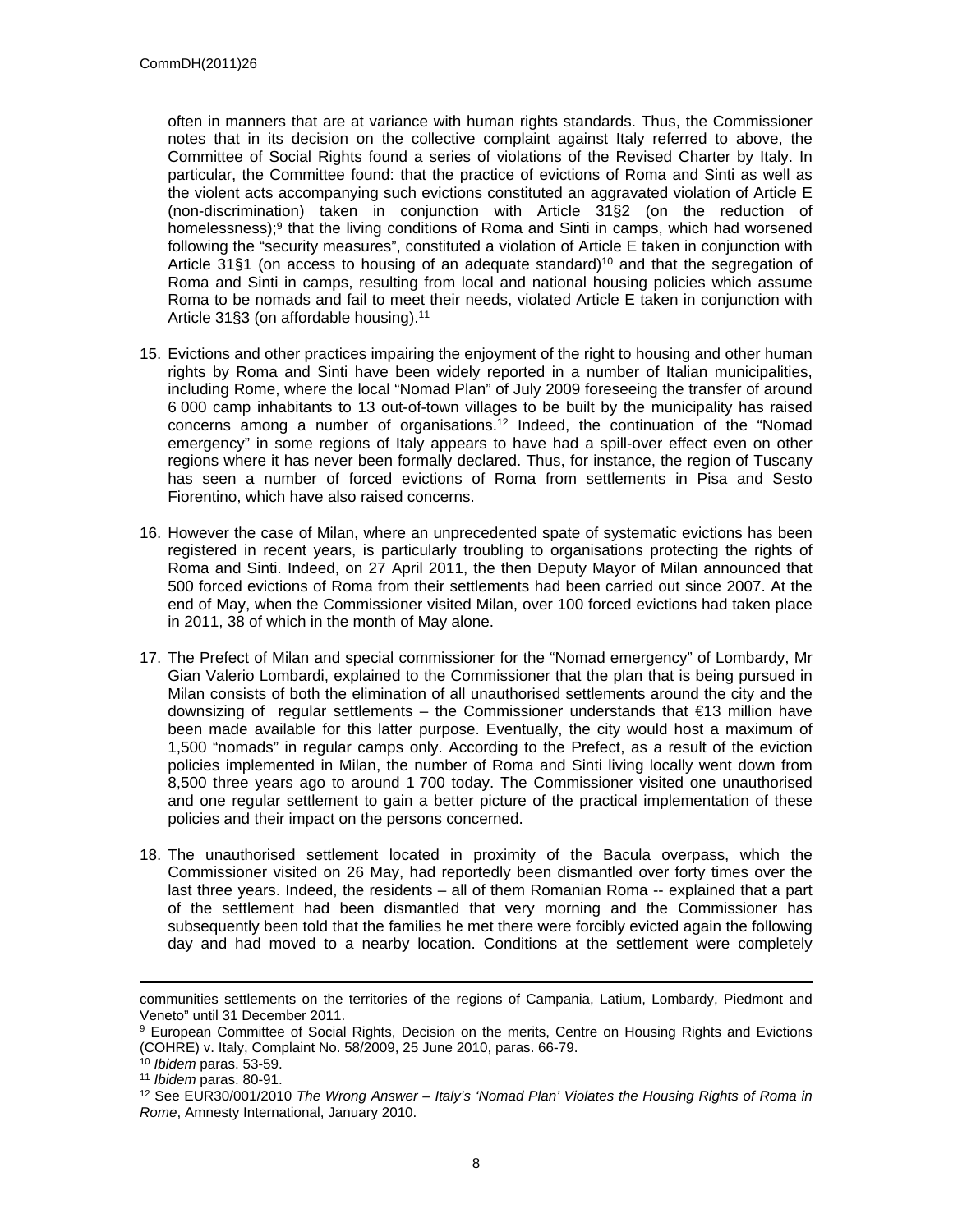inadequate and a serious health hazard, with no electricity or access to water or sanitation, visible presence of rats and no shelter from the rain, which started to fall during the Commissioner's visit. Half a dozen children too young to go to school were also present.

- 19. Residents confirmed the many reports already received by the Commissioner indicating chain removals, with some families reporting having been moved several times in one week. They also reported being forced to keep moving every few hours to find temporary relief, often by joining or establishing another informal settlement. The evictions, which are carried out without notification or warning, typically happen in the early hours of the morning, and often entail the destruction of residents' property, such as tents and beds. On many occasions, notably in the smaller settlements, forced evictions are reportedly carried out without the presence of social services. When they are present, accommodation in shelters run by the municipality may be offered subject to availability. However, this offer is made only to some women and children and therefore entails the splitting of family units, which many of the persons concerned refuse.
- 20. During evictions little special consideration appears to be given to the personal situation of the affected people, including pregnant women, persons with health problems, the elderly or even children enrolled in local schools. In this respect, the Commissioner was told that some Romanian Roma children have been evicted as many as twenty times in one year and have had to change school eight times in the course of the same school year. The dismantlement of the unauthorised settlement of Via Rubattino in November 2009, which reportedly prevented around forty children from continuing to attend school, stands out in this context. At the end of that school year, teachers at the local school, some of whom the Commissioner met, complained that most of the Roma children enrolled failed to progress into the next class due to the number of absences from schools caused by recurrent evictions.
- 21. At the regular settlement of via Idro, which housed Italian Roma mainly originating from ex-Yugoslavia, conditions were obviously much better. The residents, many of whom had been living there for decades, were however alarmed at the lack of clarity about the plans of the municipality for their settlement. Although, as confirmed by the Prefect to the Commissioner, a final decision on the matter had not yet been taken, the current plan was to turn the settlement into a transit camp, where persons evicted from unauthorised settlements would be housed temporarily pending the finding of a permanent solution.
- 22. A related cause for concern among residents was that, in what they saw as a translation of the Municipality's plans for the downsizing of regular settlements referred to above, many residents had reportedly been served with eviction orders on the basis of a "Regulation of areas for nomads in the territory of the Municipality of Milan", passed in February 2009.<sup>13</sup> This Regulation, which is enforced in all regular settlements around the city, provides for the eviction of residents and their families in a number of instances, including the "intervening of final convictions for offences against property or persons". The Commissioner understands that eviction orders have been issued to persons whose convictions had become final well before the entry into force of the Regulation and who have already served their sentences. For instance, the Commissioner spoke to a woman whose entire family had received an eviction order in September 2010, as a result of her having been convicted for a number of offences between 1972 and 1982.
- 23. At the same time as regular settlements are downsized or closed, the Commissioner notes that legal action has in some cases been necessary for alternative accommodation to be provided to residents of regular settlements who are evicted. Thus for instance, in the framework of the closure of the regular settlement of Via Triboniano, a number of families who had signed contracts with the Municipality and Prefecture for social housing had to resort

<sup>13</sup> Commissario per l'emergenza nomadi in Lombardia, *Regolamento delle aree destinate ai nomadi nel territorio del Comune di Milano*.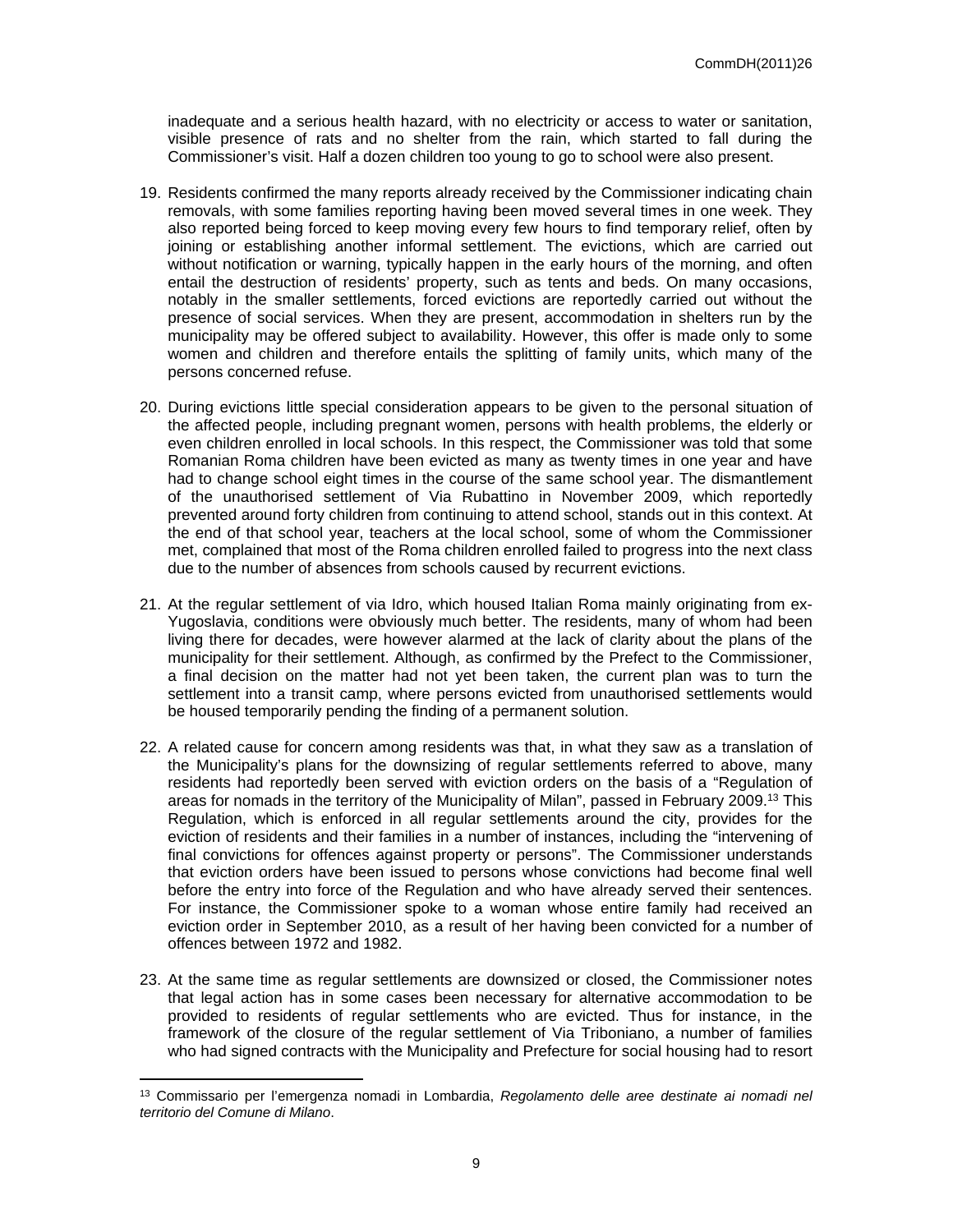to legal action in order to have these contracts respected. In this connection, the Commissioner also notes that the judge in his ruling stated that the city government's failure to abide by the commitments it had undertaken was "correlated to the mere fact of the beneficiaries' belonging to the Roma ethnic group".<sup>14</sup>

- 24. The Commissioner is seriously concerned at reported practices concerning evictions of Roma and Sinti from settlements in Italy and at the impact that these practices have on the right to housing and other human rights of the persons concerned. He urges the Italian authorities to bring the situation fully into line with the revised European Social Charter, in light of the findings of the Committee of Social Rights in its June 2010 decision relating to collective complaint No. 58/2009 (*Centre on Housing Rights and Evictions (COHRE) against Italy*).
- 25. The Commissioner recalls that the right to adequate housing, which includes the right to be protected against forced eviction, is guaranteed in several international human rights treaties, which are binding on Italy.<sup>15</sup> As a result of these standards, Italy is under an obligation to ensure that evictions are only carried out as a last resort and with appropriate procedural safeguards. These safeguards include: genuine consultation with those affected; reasonable notice; and access to legal remedies. Adequate alternative housing and compensation for all losses must be made available to those affected, regardless of whether they own, occupy or lease the land or housing in question. Evictions must also not render individuals homeless. The Commissioner also recalls that Italy is under the obligation to ensure that there is no discrimination against particular groups or segregation in housing.
- 26. The Commissioner draws the attention of the Italian authorities to the Recommendation of the Committee of Ministers of the Council of Europe on improving the housing conditions of Roma and Travellers in Europe, which contains a series of recommendations relating to general principles, legal frameworks, preventing and combating discrimination, protection and improvement of existing housing, frameworks for housing policies, financing of housing and housing standards.<sup>16</sup> The Commissioner also recalls the commitments made by the member states of the Council of Europe on 20 October 2010, and reflected in "The Strasbourg Declaration on Roma", in the field of housing, including to "provide for appropriate and reasonable notice and effective access to judicial remedy in cases of eviction […]".<sup>17</sup>
- 27. The Commissioner strongly encourages the Italian authorities to strengthen the social inclusion element of their policies in the field of housing of Roma and Sinti. To this end, the potential offered by civil society organisations not only in the implementation of policy but also in its design and monitoring has, in the Commissioner's view, not yet been fully exploited.
- *c. Violent hate crimes*

<sup>14</sup> Case ai rom, il giudice alla Moratti e a Maroni: «Rispettate gli accordi»

[http://milano.corriere.it/milano/notizie/cronaca/10\\_dicembre\\_20/case-ai-rom-giudice-181112460583.shtml](http://milano.corriere.it/milano/notizie/cronaca/10_dicembre_20/case-ai-rom-giudice-181112460583.shtml)

<sup>&</sup>lt;sup>15</sup> These include: the International Covenant on Economic, Social and Cultural Rights (ICESCR, Article 11, para 1); the International Covenant on Civil and Political Rights (Article 17); the Convention on the Rights of the Child (Article 27, para 3); the International Convention on the Elimination of All Forms of Racial Discrimination (Article 5 e); and the revised European Social Charter. The UN Committee on Economic, Social and Cultural Rights has also emphasized that "the right to housing should not be interpreted in a narrow or restrictive sense which equates it with, for example, the shelter provided by merely having a roof over one's head or which views shelter exclusively as a commodity. Rather, it should be seen as the right to live somewhere in security, peace and dignity."

<sup>&</sup>lt;sup>16</sup> Recommendation Rec(2005)4 of the Committee of Ministers to member states on improving the housing conditions of Roma and Travellers in Europe, adopted by the Committee of Ministers on 23 February 2005. 17 CM(2010)133 final "The Strasbourg Declaration on Roma" 20 October 2010, para. 38.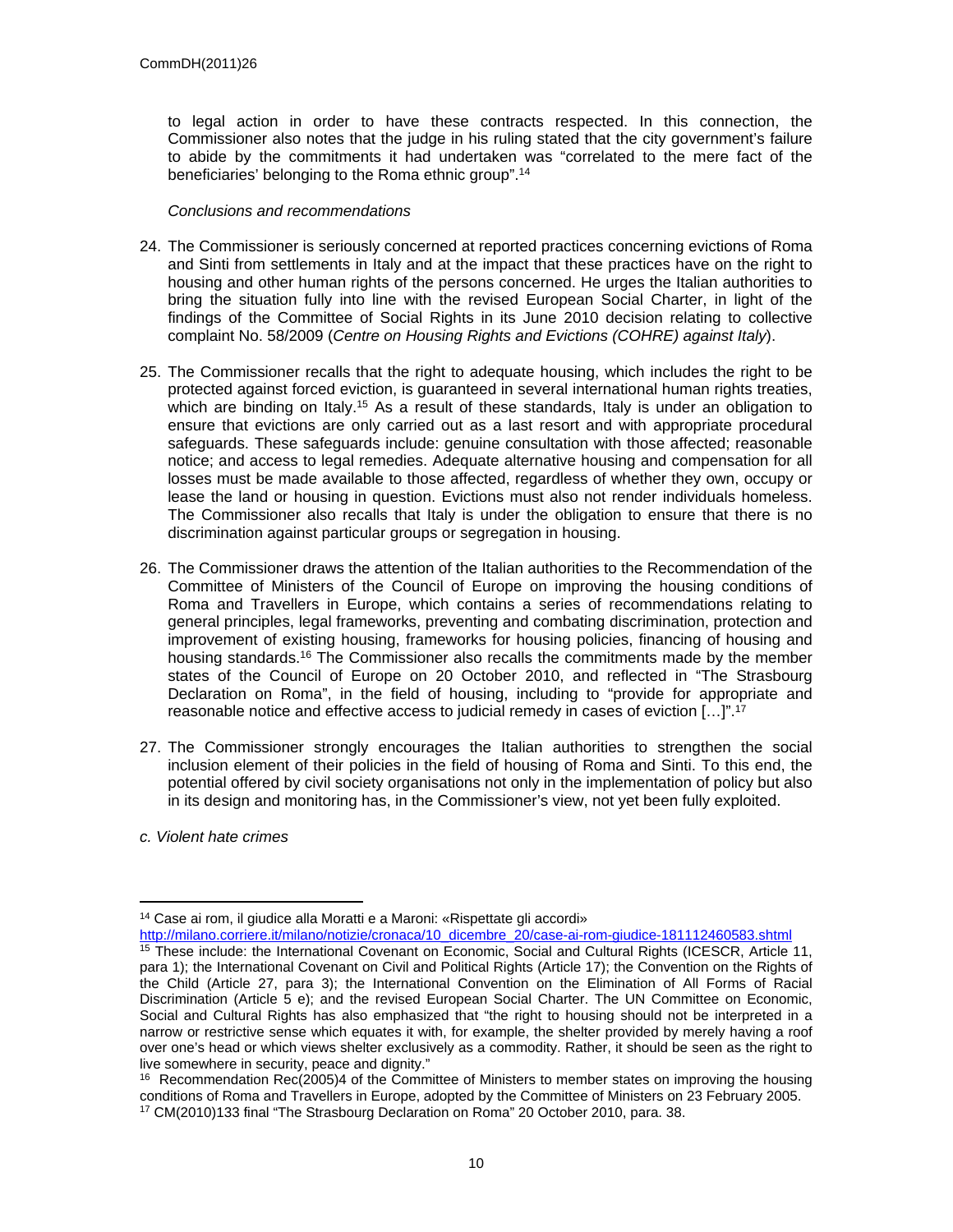- 28. The incidence of racially-motivated violence and the response of the authorities to this phenomenon have also been highlighted by the Commissioner as areas where improvements are needed in Italy. The 2008 and 2009 visits of the Commissioner took place following the very serious incidents of Ponticelli, Naples in May 2008, when Roma and their settlements were the target of a number of violent attacks by the local population. Since then, a number of reports indicate that Roma and Sinti continue to be particularly vulnerable to raciallymotivated violence in Italy.
- 29. Thus, in a report published in March 2011 covering more generally racist and xenophobic violence in Italy, Human Rights Watch researched a number of violent incidents where anti-Roma sentiment appears to have played a role and examined the relative response of the Italian authorities.<sup>18</sup> As this study also indicates, Roma may suffer violence at the hands of private individuals, typically in the streets when Roma are asking for money or are perceived to be asking for money, but also sometimes by law enforcement officials. In this latter case, violence reportedly tends to take place in the context of forced evictions of unauthorised settlements or raids, or when Roma find themselves in the company or custody of law enforcement officials for different reasons, including administrative procedures.
- 30. While in Milan, the Commissioner received reports concerning unnecessary violence having been used against some of the residents of the regular settlement of Via Triboniano, in Milan, in May 2010. The inhabitants of the settlement reportedly intended to join a march, which they mistakenly believed had been authorised, in protest against the lack of progress in negotiations for alternative housing once the camp is dismantled. The Commissioner also notes reports according to which, on this occasion, law enforcement officers fired tear gas and closed all exits of the settlement for several hours.
- 31. More generally, prosecutions for racist and xenophobic violence are rare in Italy, with officials reported to often downplay the extent of the problem and fail to condemn attacks. Accordingly, the statute establishing racist motivation as an aggravating circumstance of any offences is interpreted only to apply to cases where racial hatred was the sole motivation of the offence, leaving racist crimes prosecuted as though they were ordinary offences.
- 32. Incomplete data collection compounds the problem. In this connection, the Commissioner notes with interest that, as explained to him by the Secretary of State of the Ministry of Interior, Ms Sonia Viale, an Observatory for the Protection of Minority Victims of Discrimination (OSCAD) was established within the Central Directorate of Criminal Police in the summer 2010 with the task of compiling and monitoring progress on reports of hatemotivated crimes.

- 33. The Commissioner believes that reported instances of anti-Roma violence point to a continuing need for the Italian authorities to improve their response to racially-motivated violence generally, a long-standing concern of many human rights monitoring bodies in Italy.
- 34. The Commissioner draws once again the attention of the Italian authorities to ECRI's General Policy Recommendation No. 11, which provides extensive guidance on both improving the response of the police to racist offences and combating racially-motivated misconduct by the police. On the first aspect, the Commissioner highlights in particular the guidance aimed at improving the system for monitoring racist incidents and racist offences through the introduction of a more flexible and victim-friendly system of reporting and recording relevant incidents. On the second aspect, the Commissioner stresses the importance of thorough training for law enforcement officials in human rights and policing a diverse society, and the

<sup>18</sup> Human Rights Watch, *Everyday Intolerance – Racist and Xenophobic Violence in Italy*, March 2011.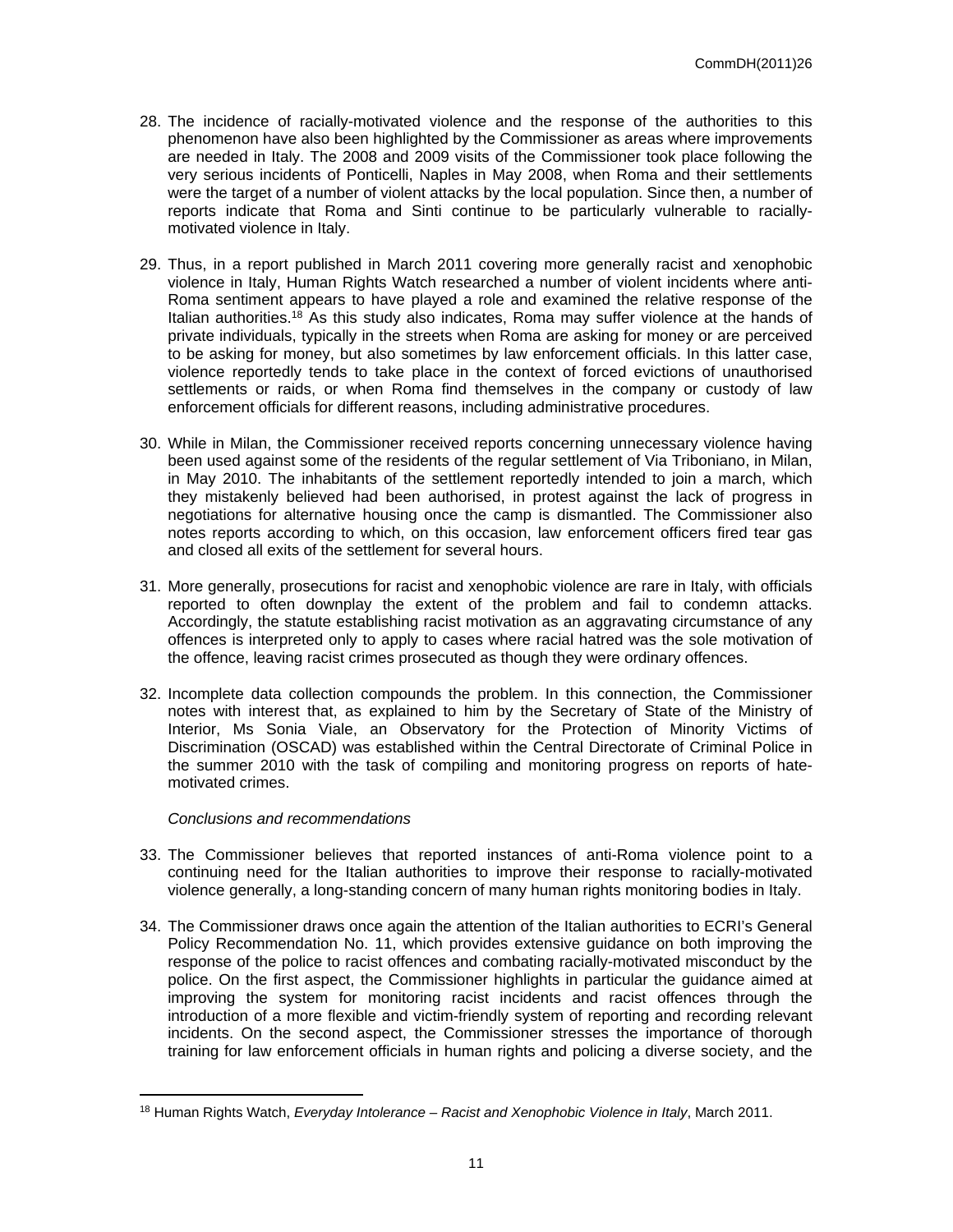need to ensure effective investigations into alleged racially-motivated misconduct by law enforcement officials.

- 35. More generally, the Commissioner considers that efforts are needed to ensure that the racist motivation of any offences is duly taken into account at all levels of the criminal justice system, from the police to the prosecuting authorities and the courts. In this connection, political leadership appears to be necessary to make all those involved in the criminal justice system fully aware of the need to actively and thoroughly counter all manifestations of racism and racial discrimination.
- *d. Statelessness*
- 36. Many Roma who came to Italy from the former Yugoslavia in the 1960s and 70s and during the war in the 1990s still live in Italy today without Italian or any other citizenship. Their descendants, whose number is currently estimated at around 15 000, are also *de facto* stateless in Italy in spite of having been born and lived there all their lives.
- 37. The Commissioner notes reports according to which the situation of stateless Roma persons in Italy is even more precarious today, as a result of the combined effect of two measures that the Commissioner already highlighted as problematic in his previous Report and Memorandum: the "security package", which criminalised irregular entry into Italy and stay without a valid residence permit, and the "Nomad emergency" legislation, which allowed the carrying out of censuses of the population of Roma settlements.<sup>19</sup> In practice, this has resulted in many Roma and Sinti living in Italy, including Italy-born stateless persons, being liable to criminal prosecution and expulsion.
- 38. In 2009, the Italian authorities reported to the Commissioner that legislation aimed at granting Italian nationality to children born in Italy to stateless parents when at least one of the parents was in Italy from before 1 January 1996, was pending before the Parliament. The Commissioner understands that no progress has been achieved on this front. At that time, the Italian authorities also reported that the Ministry of Interior favoured ratification by Italy of the European Convention on Nationality and had abandoned its previous position concerning the need for a reservation to Article 6.4 f (on facilitating the acquisition of nationality by persons who are lawfully and habitually resident on its territory for a period of time beginning before the age of 18). However, Italy has not yet ratified the Convention.

- 39. The Commissioner urges the Italian authorities to address the situation of the many thousands of Roma persons who are life-long or long-term residents of Italy and live there without Italian or any other nationality. He draws the attention of the Italian authorities to the 2009 Recommendation of the Committee of Ministers of the Council of Europe on the nationality of children, which provides guidance to member states on how to reduce statelessness among children.<sup>20</sup> According to this recommendation, member states should *inter alia*: "provide that children born on their territory who otherwise would be stateless acquire their nationality subject to no other condition than the lawful and habitual residence of a parent"; and "treat children who are factually (de facto) stateless, as far as possible, as legally stateless (de jure) with respect to the acquisition of nationality". The Commissioner furthermore reiterates his call for the ratification by Italy of the European Convention on Nationality without reservations.
- *e. Overall strategies for the inclusion of Roma and Sinti in society*

<sup>19</sup> See CommDH(2009)16, Chapters II and III; CommDH(2008)18, Chapters III and IV.

<sup>&</sup>lt;sup>20</sup> Recommendation CM/Rec(2009)13 of the Committee of Ministers to member states on the nationality of children, adopted by the Committee of Ministers on 9 December 2009.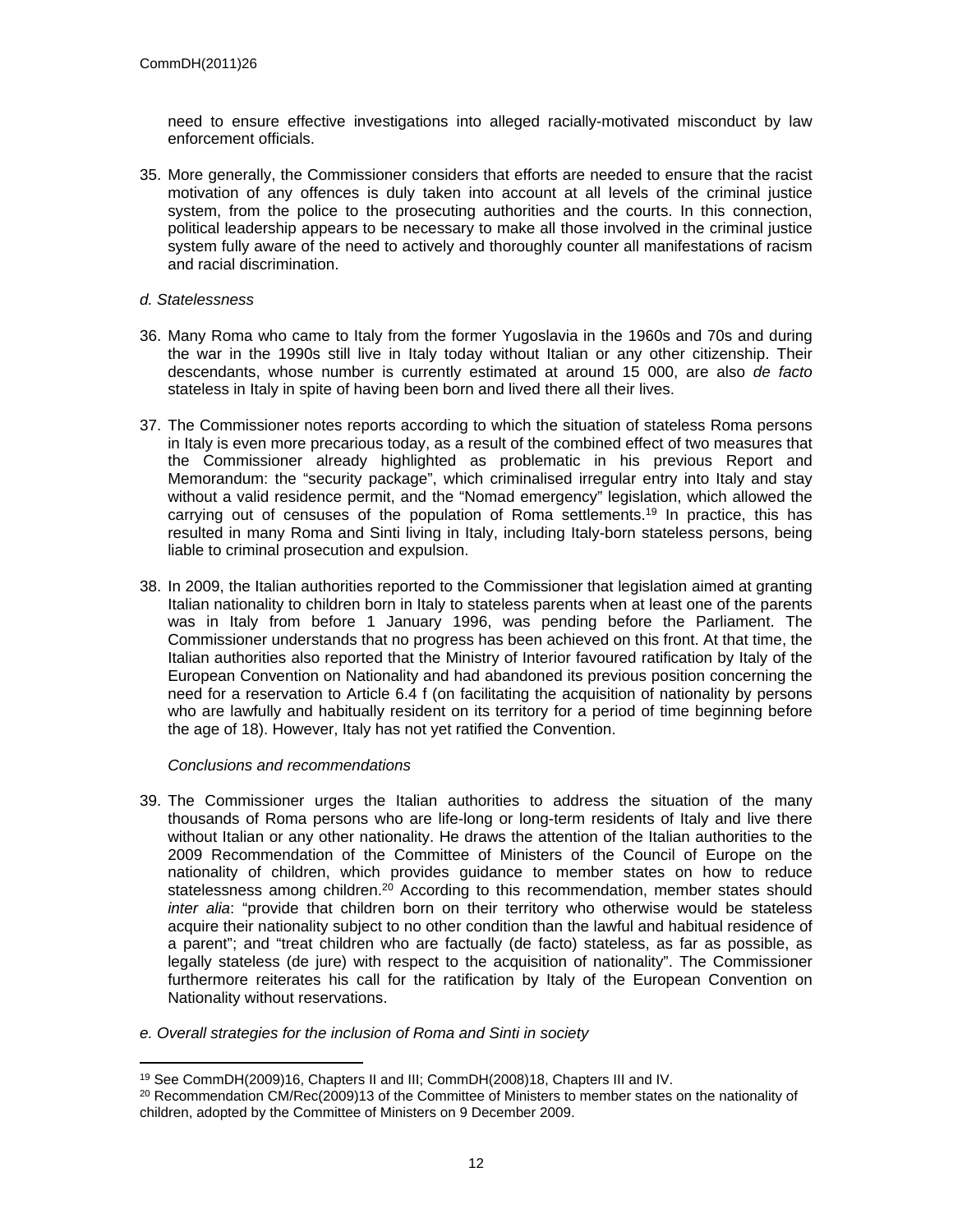40. The need for a national strategy for the social inclusion of Roma and Sinti in Italy that would provide coherence to and support efforts at regional and local level in this field has been repeatedly highlighted by both international and national bodies dealing with the protection of human rights. Since the Commissioner highlighted this need in his Memorandum of 2008, however, no progress has been achieved on this front. Thus, in October 2010, the Advisory Committee on the Framework Convention for the Protection of National Minorities still highlighted the lack of a legal framework and a "comprehensive strategy for the integration and protection of Roma and Sinti in Italy" as a key area for action for the Italian authorities.<sup>21</sup> In its report on the situation of Roma and Sinti in Italy published in May 2011, the Italian Senate's Human Rights Commission also notes that the current lack of a national plan on Roma and Sinti limits the use made in Italy of European funds that are available for integration purposes.<sup>22</sup>

#### *Conclusions and recommendations*

- 41. The Commissioner reiterates his call on the Italian authorities to adopt and implement a national strategy for the social inclusion of Roma and Sinti. Drawn up in thorough and genuine consultation with as broad a range of Roma and Sinti representatives and organisations as possible, the strategy should take into account the diversity of the situations in the different regions of Italy and aim at effectively supporting social inclusion initiatives at the local level.
- 42. As an initial step towards such a strategy, it could be useful to consider the establishment of a task force at national level, which would support and service a network of regional and local stakeholders that are active in social inclusion work for Roma and Sinti, as also suggested by the report of the Italian Senate's Human Rights Commission.<sup>23</sup>
- 43. It has to be stressed however, that for such a strategy to have a chance to produce long-term results, a genuine effort is needed in Italy to shift paradigm in dealing with issues relating to Roma and Sinti: the focus must be much more on social inclusion, non-discrimination and combating anti-Gypsyism and less on coercive measures such as forcible evictions and expulsions.

#### **II. Protection of the human rights of migrants, including asylum seekers**

- 44. Following the political unrest in Tunisia and the armed conflict in Libya, the number of migrants, including asylum seekers, arriving on boats to Italy, and in particular Lampedusa, has increased sharply. Since mid-January, approximately 24 000 people have arrived from Tunisia. At the end of March 2011, migrants also started to arrive on boats from Libya (the biggest groups being nationals of Nigeria, Ghana, Mali, Ivory Coast, Bangladesh, Eritrea and Somalia) and by 23 June their number had almost reached 20 000. In addition to arrivals from Tunisia and Libya, some 2 000 migrants landed in southern Italy on boats coming from Egypt, Greece and Turkey. On 23 June, the total figure of arrivals by sea to Italy since January 2011 therefore stood at around 46 000.
- 45. It is clear that these events pose a number of challenges relating to a wide range of human rights, including the right to seek asylum and the right to life, notably in connection with rescue operations at sea. With most of the migrants from Northern Africa seeking refuge and a new life in "Europe" generally, and not specifically in the countries that they reach first, the

<sup>21</sup> ACFC/OP/III(2010)008, Executive summary.

<sup>22</sup> Senato della Repubblica, Documentazione di Commissione n°7, Commissione straordinaria per la tutela e la promozione dei diritti umani, Rapporto conclusivo dell'indagine sulla condizione di Rom, Sinti e Camminanti in Italia, May 2011.

<sup>23</sup> *Ibidem*, p.4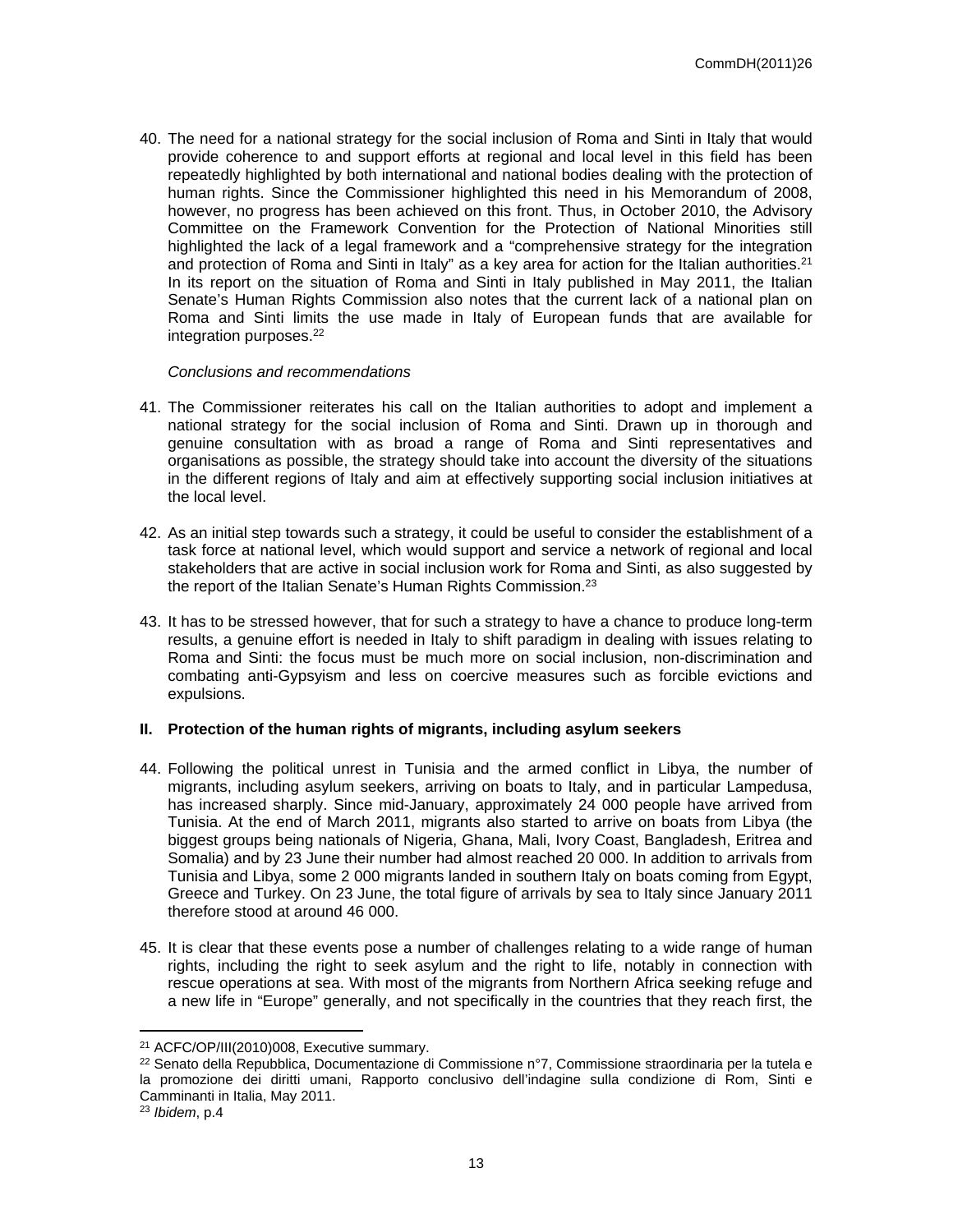European dimension of these challenges is equally clear. Certainly, the ongoing military operations in Libya and their impact on migratory movements bound to Europe has lent further visibility to this European and international dimension. Accordingly, the Commissioner has on many occasions called for a greater European role, in the form of solidarity and cooperation in meeting the human rights challenges relating to arrivals of migrants, including asylum seekers, from Northern Africa, but unfortunately the response has been limited. The Commissioner reiterates this call in respect of the situation with which Italy is confronted at the moment.

- 46. At the same time, the Commissioner wishes to stress that Italy must abide by its human rights obligations *vis-à-vis* all migrants, including asylum seekers, who find themselves within Italy's jurisdiction - a responsibility which in the Commissioner's view has not been met fully. While the Italian authorities have taken a number of steps to protect the human rights of these persons, from rescue at sea through to reception and access to asylum, concerns remain in different subject areas, some of which are highlighted below.
- 47. More generally, the Commissioner wishes to stress that a more objective and balanced representation of the migration movements prompted by the events in Northern Africa, and notably the conflict in Libya, would assist in ensuring a human rights compliant response to these phenomena in both Italy and Europe as a whole. In this respect, the Commissioner notes that the 20 000 arrivals from Libya to Italy mentioned above stand, at least for the moment, in stark contrast with the many times greater forecasts concerning the potential number of arrivals from Libya which had been made publicly in Italy at the beginning of the conflict. It is also sobering to note that these arrivals account for around 2% of the persons having left Libya as a result of the conflict. Indeed, 98% of the approximately 1 100 000 people who have left Libya so far have done so by crossing land borders into Tunisia, Egypt, Niger, Chad and Algeria.
- *a. Rescue operations and interceptions at sea*
- 48. The Italian authorities, and particularly the coast guard and customs police, have been instrumental in saving the lives of many migrants who have attempted to reach European shores from Northern Africa on unseaworthy boats. Rescue operations have obviously intensified in recent months, reflecting the increase in departures of migrant boats from Tunisia and Libya since January 2011.
- 49. Over the same time period, however, at least as many as 1 500 persons have lost their lives while trying to cross the Mediterranean to seek a safe haven. The Commissioner notes that responsibilities remain to be ascertained in certain cases. For instance, in an episode which is currently being investigated by the Parliamentary Assembly of the Council of Europe, and which resulted in the death at sea of 61 persons, including over 20 women and children, a boat carrying 72 migrants was left adrift for two weeks in spite of its presence having reportedly been signalled to the authorities of Italy, Malta and NATO, and the boat itself having been spotted by a helicopter and a passing vessel of unidentified nationalities. The Commissioner notes that in some cases, lack of clarity and agreement, notably between Italy and Malta, about responsibilities for rescue may delay operations or otherwise put the lives of migrants in distress at risk. More generally, the Commissioner finds it difficult to accept that people in distress at sea can face death in one of the busiest areas of the Mediterranean, especially now with the large numbers of military and other vessels in the area.
- 50. The Commissioner also notes that since May 2009, and up to the beginning of the armed conflict in Libya in February 2011, the Italian authorities have carried out operations jointly with Libya in the central Mediterranean, aimed at intercepting migrants fleeing Libya on boats and returning them there (so-called *respingimenti,* or push-backs). The practice has been repeatedly criticised for violating international human rights law, as migrants, including asylum seekers, are returned to Libya where they risk being ill-treated or in turn deported to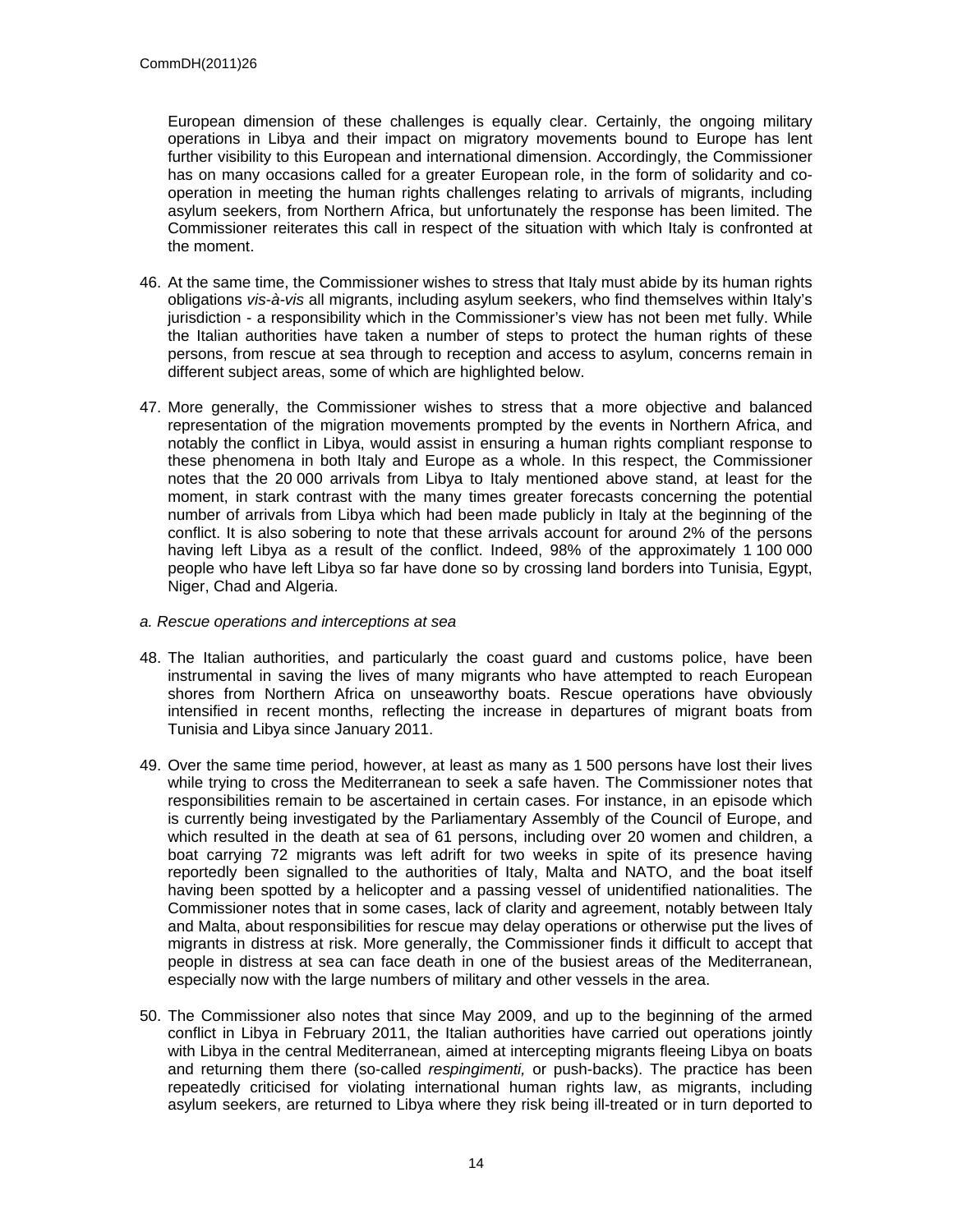other countries where they are exposed to such a risk, without being given an opportunity to seek and enjoy international protection through an individual assessment of their case. Indeed, in a case that is currently pending before the Grand Chamber of the European Court of Human Rights, a group of Somali and Eritrean migrants who were travelling by boat from Libya have argued that the decision of the Italian authorities to intercept their vessels on the high seas and send them straight back to Libya exposed them to a risk of ill-treatment there, as well as to a serious threat of being sent back to their countries of origin, where they might also face ill-treatment.<sup>24</sup>

51. The Commissioner notes that the beginning of these operations started shortly after the conclusion of agreements between Italy and Libya in 2008 and 2009.<sup>25</sup> In his 2009 report on Italy, the Commissioner expressed "his disapproval of bilateral or multilateral agreements for the forced return of irregular migrants to countries with long-standing, proven records of torture",<sup>26</sup> a concern which was shared by the Parliamentary Assembly in June 2010.<sup>27</sup> In February 2011, following the beginning of the armed conflict in Libya, Italy announced that it had suspended the implementation of its agreements with Libya. However, the Commissioner also notes that on 17 June 2011, Italy signed with the Libyan National Transitional Council a Memorandum of Understanding, which refers to the commitments contained in the agreements previously signed with Libya and provides for mutual assistance and cooperation in combating irregular immigration, "including the repatriation of immigrants in an irregular situation."<sup>28</sup>

- 52. The Commissioner welcomes the invaluable efforts of the Italian authorities aimed at rescuing migrants on boats in the Mediterranean, which have saved thousands of lives over the past months and years. He strongly encourages the Italian authorities to maintain their longstanding tradition of rescue, a task which is all the more indispensable in the current context of forced migration from Libya.
- 53. At the same time, the Commissioner calls on the Italian authorities to ensure that in all cases where migrants are in distress at sea their rescue and safety enjoy absolute priority over all other considerations. The attention of the Italian authorities is drawn to the PACE resolution 1821 (2011)<sup>29</sup> adopted in June 2011, which calls on member states to "fulfil without exception and without delay their obligation to save people in distress at sea."<sup>30</sup> In this connection, the Commissioner recalls that on 8 April, just two days after a boat from Libya carrying more than 220 migrants capsized near the Italian island of Lampedusa causing the death by drowning of more than 200 persons, UNHCR recommended that "[a]ny overcrowded boat leaving Libya these days should be considered to be in distress." On the same occasion UNHCR also underlined that "[a] long-standing tradition of saving lives at sea may be at risk if it becomes an issue of contention between States as to who rescues whom."

<sup>24</sup> *Hirsi and Others v. Italy* (Application no. 27765/09)

<sup>&</sup>lt;sup>25</sup> The "Treaty on Friendship, Partnership and Co-operation between Italy and the Great Socialist People's Libyan Arab Jamahirya", concluded in October 2008, and ratified by Italy through Law n. 7/09 of 6 February 2009. Following the conclusion of this treaty, Italy and Libya drew up an implementation protocol on 4 February 2009 ("Protocollo concernente l'aggiunta di un articolo firmato a Tripoli il 29/12/2007 tra la Repubblica Italiana e la Gran Giamahiria Araba Libica Popolare Socialista).

<sup>26</sup> CommDH(2009)16, para. 77.

 $27$  Resolution 1741 (2010)1 Readmission agreements: a mechanism for returning irregular migrants, text adopted by the Assembly on 22 June 2010.

<sup>28</sup> http://it.reuters.com/article/topNews/idITMIE75G0BE20110617

 $29$  Resolution 1821 (2011) The interception and rescue at sea of asylum seekers, refugees and irregular migrants, text adopted by the Assembly on 21 June 2011.

<sup>30</sup> Resolution 1821 (2011) para 9.1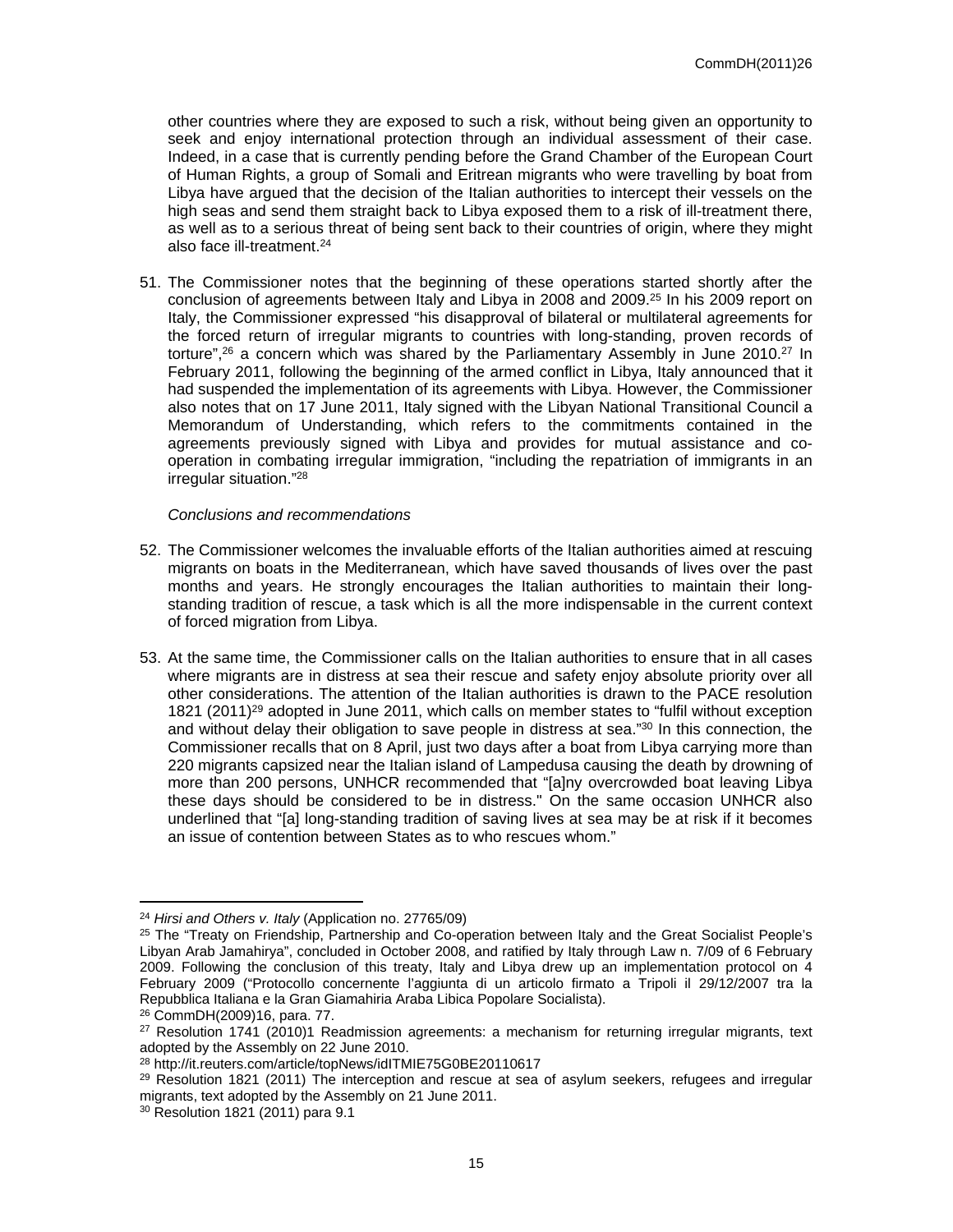- 54. The Commissioner urges the Italian authorities to discontinue and refrain from becoming involved in any practices in the field of interceptions at sea that may result in migrants being sent to places where they are at risk of ill treatment or onward refoulement. The Commissioner wishes to highlight that when a state exercises effective control, authority or power over third-country nationals rescued or intercepted at sea (including the state's own territorial waters, those of another state and international waters) its obligations include ensuring effective access to adequate asylum determination procedures and not returning individuals to countries where they would face a real risk of persecution or treatment contrary notably to Articles 2 (right to life) and 3 (prohibition of torture) of the ECHR.
- 55. In this connection, the Commissioner draws once more the attention of the Italian authorities to the PACE resolution 1821 (2011) which calls on member states to: "refrain from any practices that might be tantamount to direct or indirect refoulement, including on the high seas, in keeping with the UNHCR's interpretation of the extraterritorial application of that principle and with the relevant judgements of the European Court of Human Rights"; and to "suspend any bilateral agreements they may have concluded with third states if the human rights of those intercepted are not appropriately guaranteed therein, particularly the right of access to an asylum procedure, and wherever these might be tantamount to a violation of the principle of non-refoulement […]."<sup>31</sup>
- 56. In accordance with UNHCR's recommendations on protection with regard to people fleeing from Libya, the Commissioner strongly encourages the Italian authorities to continue to keep the country's borders open for people who are forced to flee from Libya and are in need of international protection.<sup>32</sup>
- *b. Reception of migrants, including asylum seekers*
- 57. The sharp increase in arrivals from the coasts of Northern Africa has put the Italian system of reception of migrants, including asylum seekers, under strain. The Commissioner notes that the considerable number of arrivals on the tiny island of Lampedusa over a short period of time, combined with delays in the transfer of migrants to mainland Italy resulted in gravely substandard conditions of reception in Lampedusa at least up until the end of March 2011. Subsequently, the regular transport of migrants to reception centres in Sicily and other parts of Italy began, and the Commissioner notes that, although problems remain<sup>33</sup>, the PACE delegation which travelled to Lampedusa from 23-25 May 2011 described the situation at that point in time as "much more under control".<sup>34</sup>
- 58. The Commissioner notes that asylum seekers arriving in Italy can be referred to different types of accommodation. Generally, they are sent to nine CARAs (*Centri d'accoglienza per richiedenti asilo*), which are open first-reception centres for asylum seekers. CDAs (*Centri di accoglienza*), which are reception centres for migrants, may also be used. The total capacity in these two types of centres is 4 175, to which 775 additional places in first aid and reception centres, or CPSAs (*Centri di primo soccorso ed accoglienza*), must be added. In certain circumstances, for instance when they have been served with an expulsion order, asylum seekers can also be detained in CIEs (*Centri d'identificazione ed espulsione*). Finally, asylum seekers without means of subsistence may be referred to housing schemes administered by SPRAR, a publicly-funded network of local authorities and non-profit organisations. The approximately 3 000 additional places available under SPRAR are however shared between asylum seekers and persons who have already been granted international protection.<sup>35</sup>

<sup>31</sup> Resolution 1821 (2011) paras. 9.4 and 9.9

 $32$  See Protection considerations with regard to people fleeing from Libya – UNHCR's recommendations (as at 25 February 2011), 25 February 2011.

<sup>&</sup>lt;sup>33</sup> See below, this section.

<sup>&</sup>lt;sup>34</sup> [http://assembly.coe.int/ASP/NewsManager/EMB\\_NewsManagerView.asp?ID=6661&L=2](http://assembly.coe.int/ASP/NewsManager/EMB_NewsManagerView.asp?ID=6661&L=2)

<sup>&</sup>lt;sup>35</sup> See below, Integration of refugees and other beneficiaries of international protection.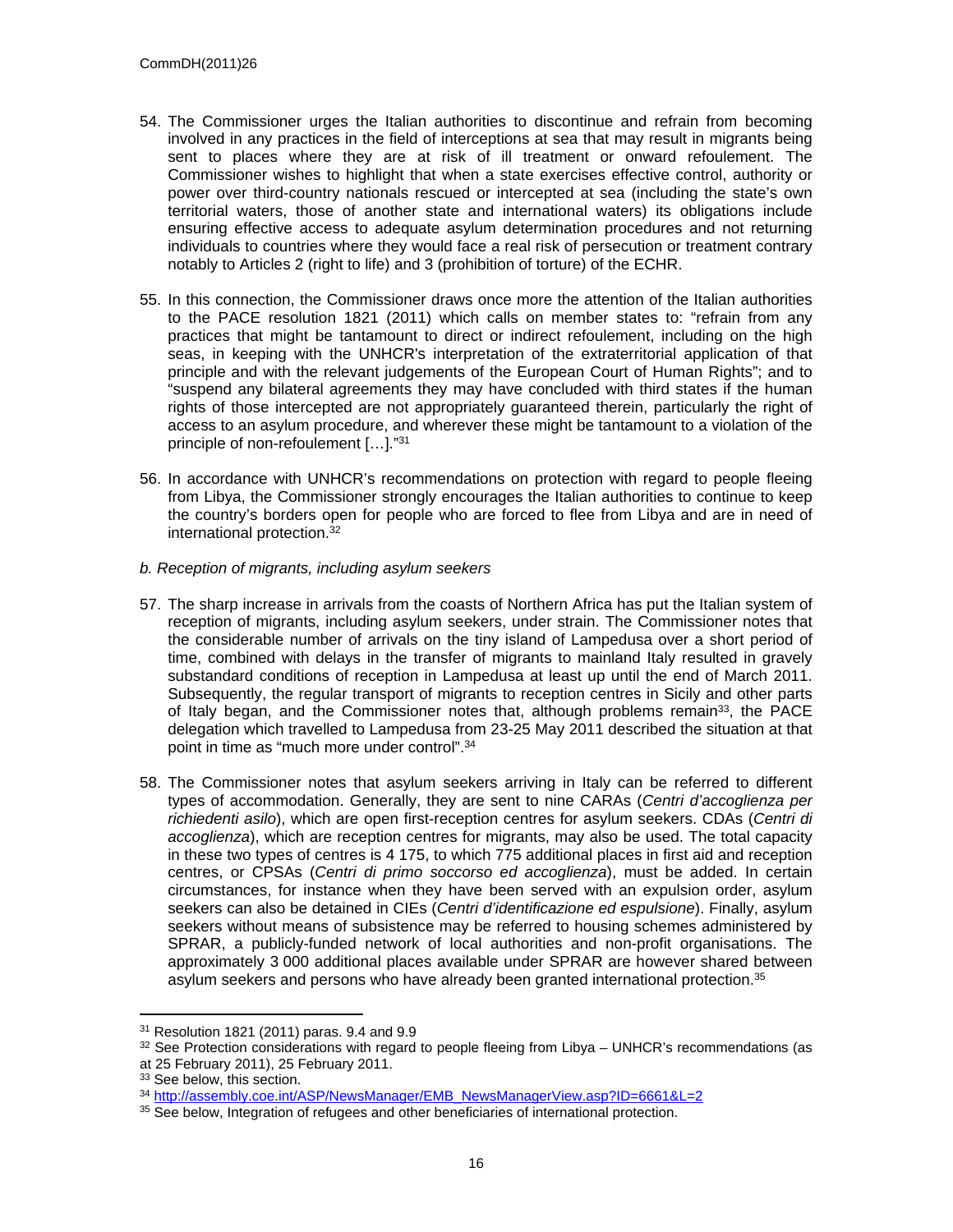- 59. The Commissioner notes that following the arrivals from Northern Africa, the Ministry of Interior asked the regions of Italy to identify facilities for the reception of migrants, since CARAs and CDAs were not sufficient to meet the needs. The State Secretary at the Ministry of Interior, Ms Sonia Viale shared with the Commissioner her appreciation of the solidarity displayed by the different Italian regions in this respect. While welcoming this, the Commissioner also notes reports according to which centres in which asylum seekers are hosted do not always meet the relevant standards, in particular as concerns provision of legal aid and psycho-social assistance. Difficulties in the speedy identification of vulnerable persons and the preservation of family unity during transfers from the points of disembarkation to the different centres have also been reported, with resulting inadequate care and follow-up for the individuals concerned.
- 60. In fact, the Commissioner notes that shortcomings concerning the availability of legal aid and psycho-social assistance have been found even in the biggest centre, the Village of Solidarity in the proximity of Mineo, near Catania, Sicily, where on 19 April some 1 800 persons were accommodated. A delegation of the Italian Senate's Human Rights Commission, who visited the centre on that day, also highlighted the lack of public transportation and adequate telephone facilities as problems to be addressed. Other sources of concern included the fact that the centre had not yet been formally recognised as CARA, a circumstance which impacted negatively on the availability of a number of services for asylum seekers, and the lack of initiatives aimed at identifying those who may be able and willing to travel back to their homes through assisted voluntary returns. The delegation also reported that approximately 500 asylum seekers had been transferred there one month earlier from CARAs around Italy without clarity about the reasons for their transfer or information on its consequences on the continuation of their asylum claims.<sup>36</sup>
- 61. Indeed, the Commissioner notes that there has been considerable lack of clarity concerning the nature of the centres in which migrants are kept and the regime (including detention or not) applicable to them. Thus, for instance, the Commissioner understands that since the beginning of May 2011, the reception centre in Lampedusa has been functioning as a detention centre in practice, and that at the end of May 2011 some 180 people, including 14 asylum seekers, were being kept there, without their detention having been confirmed by a judge. Other centres, where difficult material conditions have also been reported, were initially established without a clearly defined status in Sicily, Campania and Apulia, and subsequently turned into CIEs. For instance, the Commissioner understands this to be the case for the centre in Santa Maria Capua a Vetere, which was turned into a CIE on 21 April and closed at the beginning of June following a fire that started after protests by inmates.
- 62. The Commissioner also notes that on 5 April, the Italian government signed a bilateral agreement with the Tunisian authorities, aimed at strengthening border controls by Tunisia in order to prevent departures from its coast and allowing for the "swift repatriation" of migrants from Tunisia who landed on Italian shores after 5 April. Thus, migrants who had reached Italy before that date were allowed to apply for temporary residence permits for humanitarian protection, which the Commissioner understands have so far been granted to around 11 000 persons. As for those who arrived later, the Italian government announced on 6 April that they would be "repatriated directly" to Tunisia with "simplified procedures".<sup>37</sup> At the time of the Commissioner's visit these returns had been enforced with respect to approximately 850 persons.

<sup>36</sup> *Visita di una delegazione della Commissione straordinaria per la tutela e la promozione dei diritti umani al «Villaggio della solidarietà» di Mineo (CT), Martedi 19 Aprile 2011*. See also Amnesty International, Briefing Paper, EUR 30/007/2011 *Italy: Amnesty International findings and recommendations to the Italian authorities following the research visit to Lampedusa and Mineo*, 21 April 2011.

<sup>37</sup>[http://www.interno.it/mininterno/export/sites/default/it/sezioni/sala\\_stampa/notizie/immigrazione/000073\\_20](http://www.interno.it/mininterno/export/sites/default/it/sezioni/sala_stampa/notizie/immigrazione/000073_2011_04_06_accordo_Italia-Tunisia.html) [11\\_04\\_06\\_accordo\\_Italia-Tunisia.html](http://www.interno.it/mininterno/export/sites/default/it/sezioni/sala_stampa/notizie/immigrazione/000073_2011_04_06_accordo_Italia-Tunisia.html)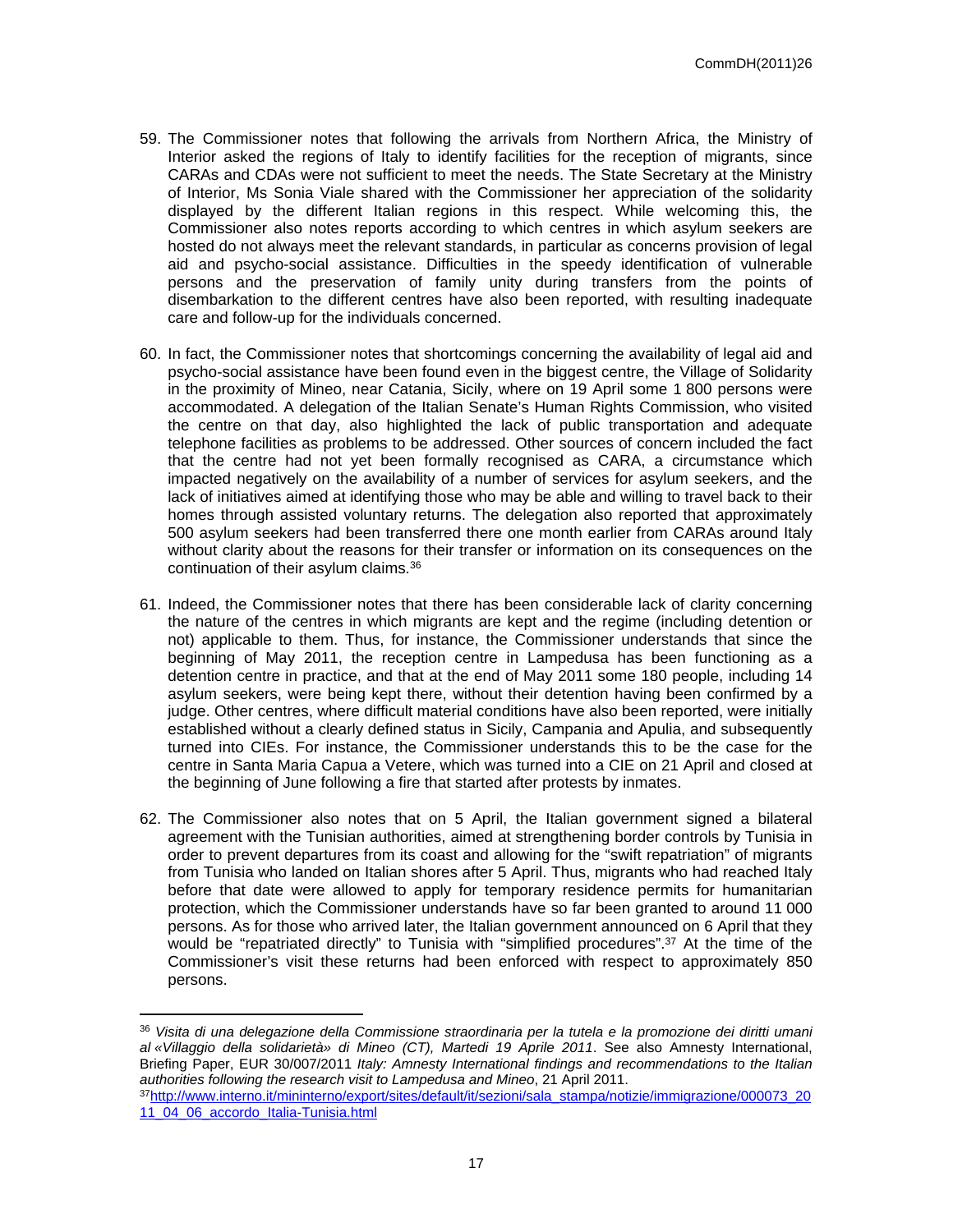63. The modalities through which these returns have been carried out have given rise to a number of concerns, including as regards their conformity with the procedural guarantees set out in the EU Returns Directive.<sup>38</sup> Apart from concerns relating to the structures where they were kept pending the removals, it is reported that migrants have not always been properly notified of the expulsion decisions and final destination of return. It also appears that they have not been offered the possibility to obtain legal advice and lodge an appeal against the adopted decision. In April 2011, Amnesty International expressed its concern that the people that had been subjected to these returns had been victims of collective summary returns, in violation of human rights and refugee law.<sup>39</sup>

- 64. The Commissioner encourages the Italian authorities to ensure that their reception capacity for migrants, including asylum seekers, is able to respond to the fluctuating trends of arrivals and variations in the number of asylum applications. To this end, the Commissioner considers that the Italian authorities should consider expanding the accommodation capacity in the SPRAR system and ensure a better distribution of tasks between SPRAR projects and accommodation in the CARAs system.
- 65. The Commissioner also encourages the Italian authorities to ensure that in all centres where they are accommodated, asylum seekers enjoy conditions that meet national and international, including Council of Europe, standards as well as adequate access to legal aid and psycho-social assistance. This is important in order to ensure that the currently good levels of protection – the commissioner understands that in 2010 around 45% of asylum seekers obtained either refugee status or subsidiary or humanitarian protection -- are maintained also in a context of increasing asylum applications. It is also particularly important that special measures are effectively implemented to identify and cater for the special needs of vulnerable individuals, including unaccompanied children, single or pregnant women, persons with disabilities and victims of torture and sexual and gender-based violence.
- 66. The attention of the Italian authorities is drawn in particular to Resolution 1637 (2008) of the Parliamentary Assembly of the Council of Europe, which calls on Mediterranean member states receiving mixed flows of irregular migrants, refugees and asylum seekers to adopt a number of measures applicable to both reception and detention centres.<sup>40</sup> In the Resolution, the Assembly also calls on these states to: "progressively proscribe administrative detention of irregular migrants and asylum seekers […] and in the meantime allow detention only if it is absolutely necessary to prevent unauthorised entry into the country or to ensure deportation or extradition, in accordance with the European Convention on Human Rights"; "ensure that detention is authorised by the judiciary and is used only if it is necessary and if there is no suitable alternative [and] for the shortest possible period of time"; and "promote the use of assisted voluntary return programmes with the support of the IOM".<sup>41</sup>
- 67. The Commissioner calls on the Italian authorities to ensure that all migrants are adequately screened to assess potential international protection needs. In case a decision of removal is taken, the persons concerned should be provided with adequate information on their right to challenge removal on international protection or other human rights grounds, and granted access to an effective remedy for doing so.

<sup>38</sup> Directive 2008/115/EC of the European Parliament and of the Council of 16 December 2008 on common standards and procedures in Member States for returning illegally staying third-country nationals. The procedural guarantees referred to are in particular those provided for in Articles 12, 13 and 14.

<sup>39</sup> Amnesty International, Briefing Paper, EUR 30/007/2011.

<sup>40</sup> Resolution 1637 (2008) Europe's boat people: mixed migration flows by sea into southern Europe, 28 November 2008.

<sup>41</sup> Resolution 1637 (2008), paras. 9.3, 9.4 and 9.16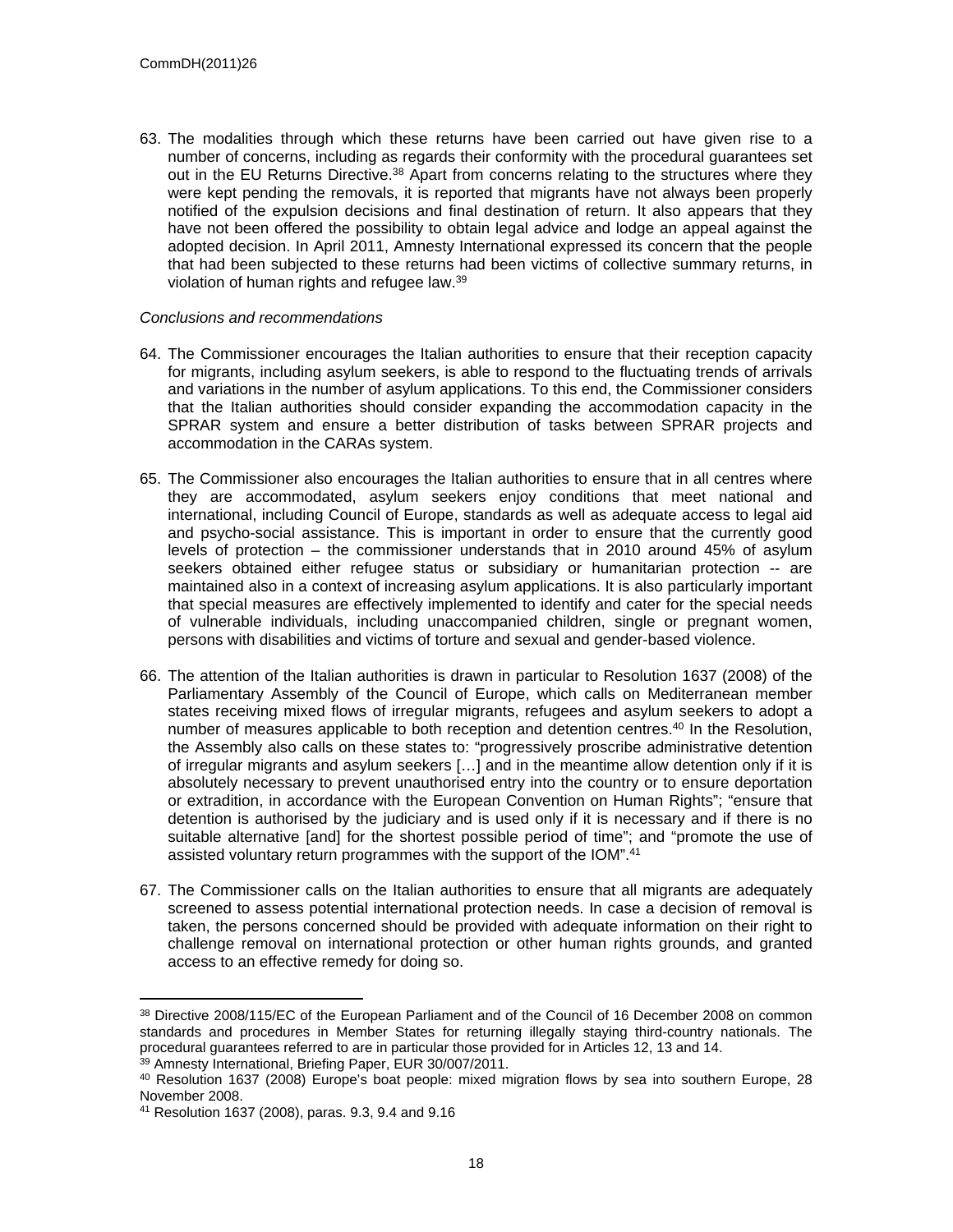68. The Commissioner recalls the prohibition of collective expulsions of aliens contained in Article 4 of Protocol 4 of the ECHR and calls on the Italian authorities to ensure that all returns of non-citizens, including in the framework of the current migration flows, are fully in line with this provision. He draws the attention of the Italian authorities to the "*20 guidelines on forced return*" adopted by the Council of Europe Committee of Ministers in May 2005, and to Resolution 1637 (2008) of the Parliamentary Assembly of the Council of Europe which calls on member states to only carry out forcible returns in accordance with these quidelines.<sup>42</sup>

#### *c. Integration of refugees and other beneficiaries of international protection*

- 69. A long-standing concern voiced by organisations dealing with the rights of asylum seekers and refugees in Italy, which the current increase in arrivals might exacerbate in the medium term, is the lack of a reliable system to support the integration of refugees and other beneficiaries of international protection in society. In theory, these persons are entitled, on a par with Italian nationals, to many of the rights, notably in the social and economic spheres, which are key to supporting integration. In practice however, the lack of family and social networks in Italy combined with a number of shortcomings in Italian legislation and administrative practice often pose insurmountable obstacles to their efforts to achieve self reliance.
- 70. For instance, in spite of their disadvantaged position, especially at the early stages, on the labour market, beneficiaries of international protection do not enjoy special support in accessing employment. Language training, civic education and professional training are only available to these persons for as long as they reside in the CARAs as asylum seekers, which they can do for six months maximum. In many cases, they also have difficulties finding accommodation, since SPRAR housing schemes, which are available for both asylum seekers and beneficiaries of international protection, are not enough. As a result, several hundred refugees are reported to live in destitute conditions or squat illegally around the country, with some becoming homeless. At the local level, additional hurdles are sometimes posed by provisions limiting access to certain rights to Italian nationals, in contravention of anti-discrimination legislation, and difficulties in obtaining residence registration (*iscrizione anagrafica/residenza*), which in turn negatively affects the enjoyment by them of a number of rights.
- 71. The obvious difficulties with which refugees and beneficiaries of international protection are faced in accessing personal documentation from their countries of origin are not always taken into account, for instance when they seek family reunification. Obtaining Italian citizenship is also very difficult, in spite of a shorter residence requirement (five years instead of ten) for refugees than for other non-nationals. The shortcomings in this respect are those already highlighted *inter alia*, by the Commissioner himself in his last report and by ECRI already in 2006 and include: a wide margin of administrative discretion resulting in many cases in negative decisions; income-related requirements for naturalization that are difficult for refugees to meet; the non-acquisition of Italian nationality by children born to refugees in Italy; and an excessively long duration of the whole process.<sup>43</sup>

#### *Conclusions and recommendations*

72. The Commissioner calls on the Italian authorities to devote more attention and resources to the integration of refugees and other beneficiaries of international protection. To this end the Commissioner believes that the capacity of SPRAR to provide accommodation and services to beneficiaries of international protection should be considerably strengthened, not only by

<sup>42</sup> Resolution 1637 (2008) para. 9.16.

<sup>43</sup> See CommDH(2009)16, Chapter III, and CRI(2006)19 European Commission against Racism and Intolerance, *Third Report on Italy*, Strasbourg, May 2006 paras. 4-7.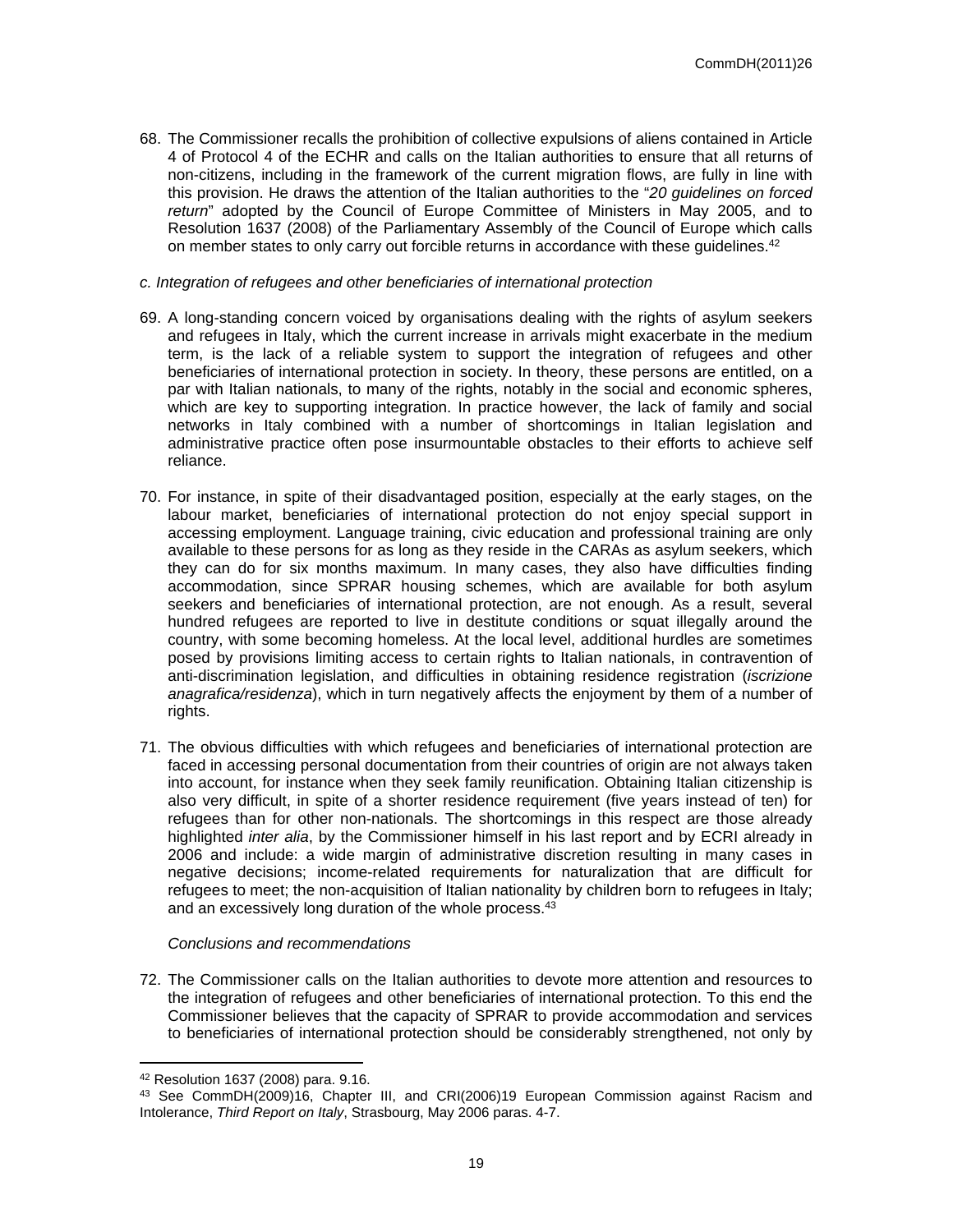making more funds available, but also by securing a greater involvement of the regions and municipalities where SPRAR projects could be more successful and sustainable. Further steps that could be taken include a comprehensive review of laws and regulations that impact on refugee integration and the introduction of positive action measures, for instance on the labour market, to support the integration beneficiaries of international protection at the very initial stages that follow status recognition. The current difficulties encountered by refugees in accessing Italian nationality and the excessive delays they experience in obtaining family reunification should also be addressed.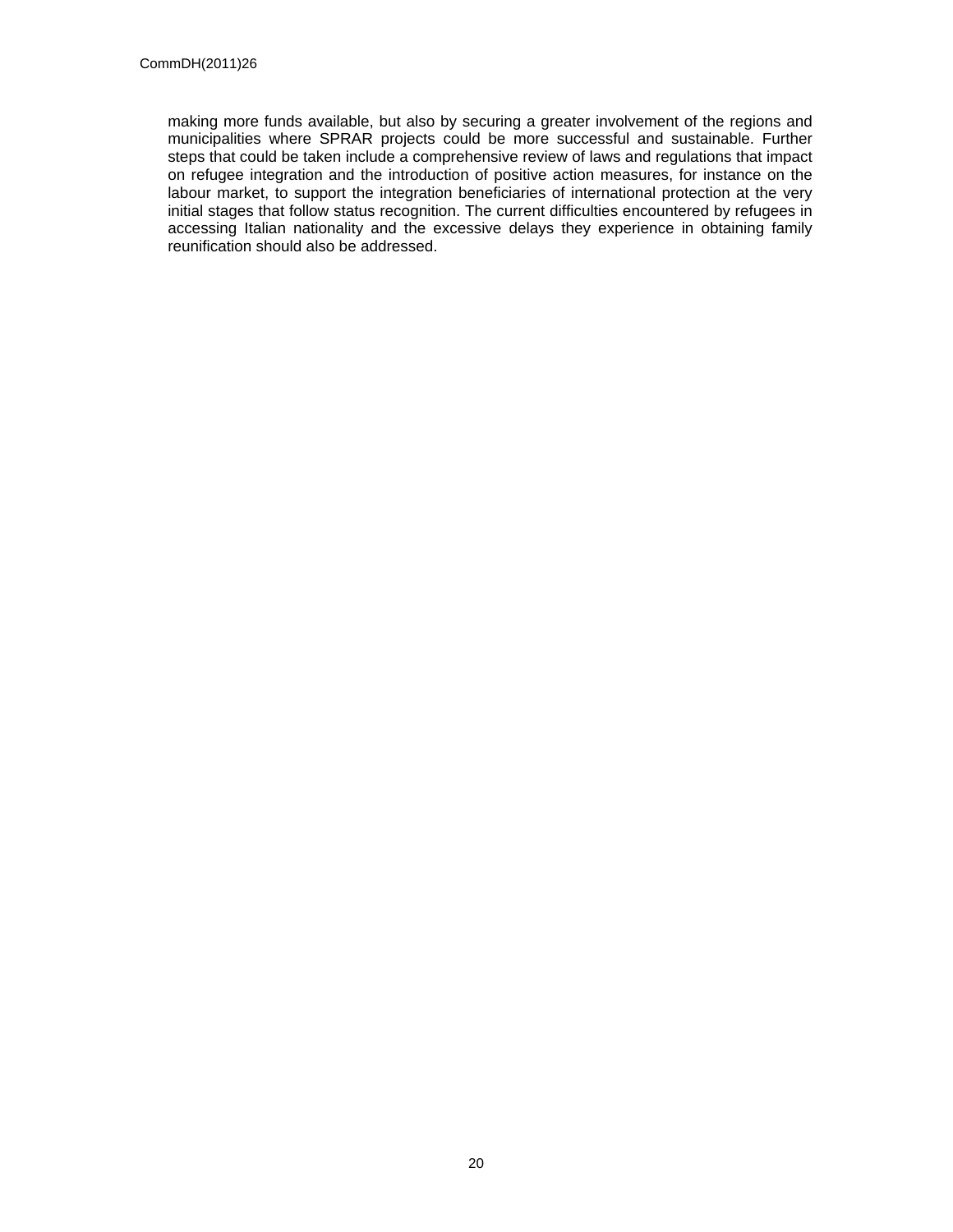## **APPENDIX**

# **ITALY**

# *MINISTRY OF FOREIGN AFFAIRS*

*Inter-ministerial Committee of Human Rights*

*Comitato Interministeriale dei Diritti Umani*

# **ITALIAN OBSERVATIONS ON THE REPORT BY THE COMMISSIONER FOR HUMAN RIGHTS OF THE COUNCIL OF EUROPE,**

# **T. Hammarberg,**

# **FOLLOWING HIS VISIT TO ITALY (May 26-27, 2011)**

**Rome, September 5, 2011**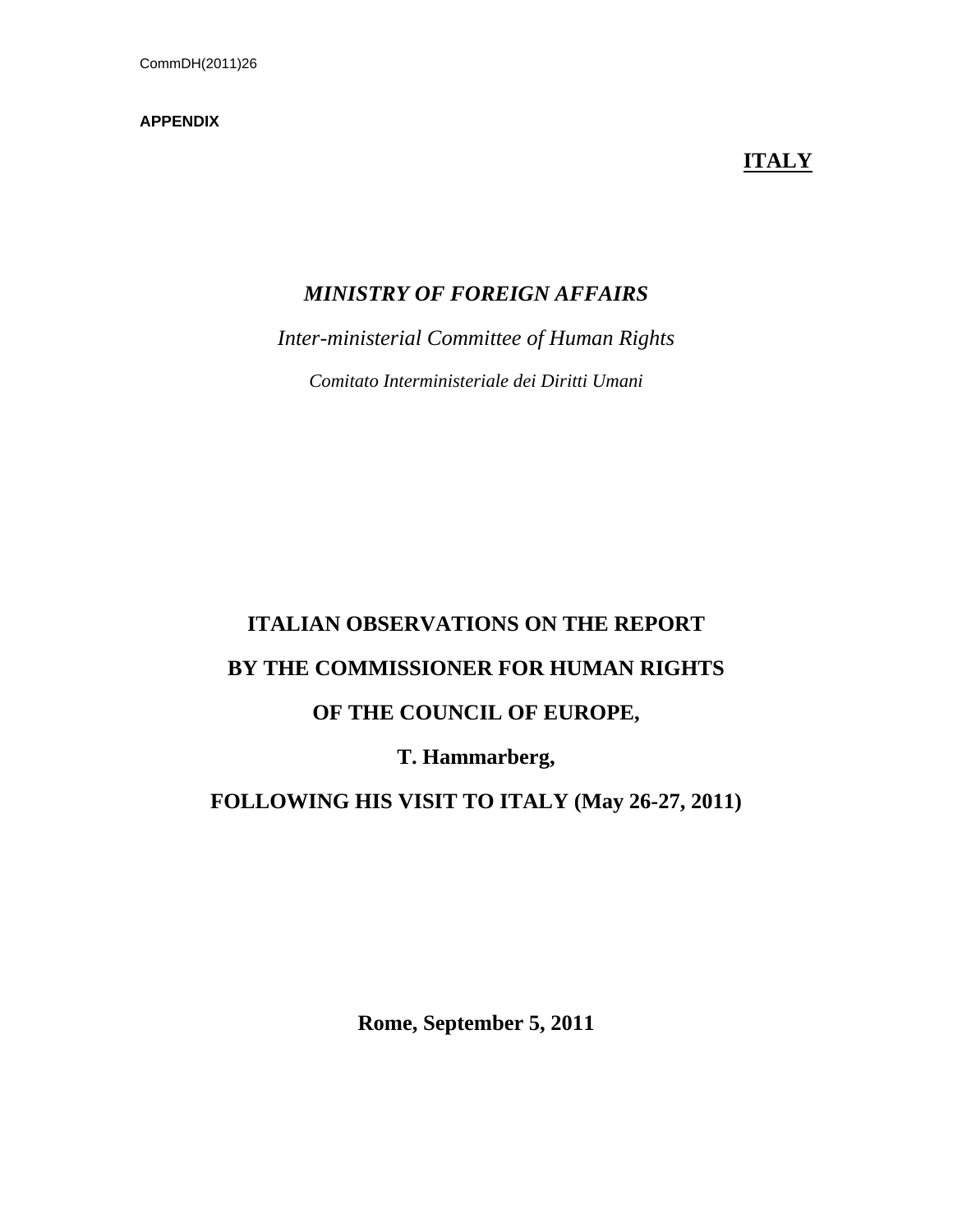In order to provide a comprehensive overview on the points raised following your visit to Italy from 26 to 27 May 2011, the Italian Authorities deem it important to point out the following.

As a preliminary remark it is worth mentioning that the Italian legal system envisages a specific system of criminal protection to counter expressions of racism and xenophobia, which include expressions of thoughts aimed at disseminating ideas based on racial or ethnic superiority, hatred language as well as at the incitement to commit acts of discrimination or of violence for racial, ethnic and/or religious reasons.

Italian legislation punishes the setting up of organizations, associations, movements or groups which, among others, incite to discrimination or violence for racial, ethnic and/or religious reasons; furthermore it lays down a special aggravating circumstance for all crimes committed with a view to discrimination or racial hatred.

As far as the protection of Roma and Sinti communities is concerned, implementing effective measures against social exclusion of Roma remains a priority for Italy. The Italian Government is using a considerable amount of national and local resources in order to monitor the real size of the settlements, support social inclusion of Roma communities, especially in the field of the right to education and right to health, and provide better employment opportunities. Local authorities have adopted many initiatives in this respect, including the assignment of housing units, access to education, vocational training, cultural mediation and medical assistance.

# **I. Protection of the human rights of Roma and Sinti**

## **a) Anti-Gypsyism in political discourse (recommendation n. 10)**

It should be preliminarily noted that the Italian legal system envisages specific laws against racist and xenophobic manifestations, which include the manifestation of thoughts aiming at spreading ideas based on racial or ethnic superiority or hatred and at the incitement to commit deeds of discrimination or violence for racial, ethnic or religious reasons.

The current criminal regulations on racial and ethnic discrimination are stated under Law no. 654 dated October 13, 1975, ratifying and applying the International Convention on the elimination of all forms of racial discrimination of 1966, as amended by Law no. 205 dated June 25, 1993 (known as Mancino's law) and by Law no. 85 dated February 24, 2006.

In addition to the offences mentioned above, the aforementioned law punishes the constitution of organizations, associations, movements or groups having among their aims the incitement to discrimination or violence for racial, ethnic or religious reasons. It also envisages a special aggravating circumstance in all offences committed for purposes of discrimination or racial hatred.

The use of racist or xenophobic arguments in political debating, if considered to have criminal intent, is therefore subject to examination by a penal magistrate to verify possible penal illegality that might be found in written documents, speech or programmes of political representatives.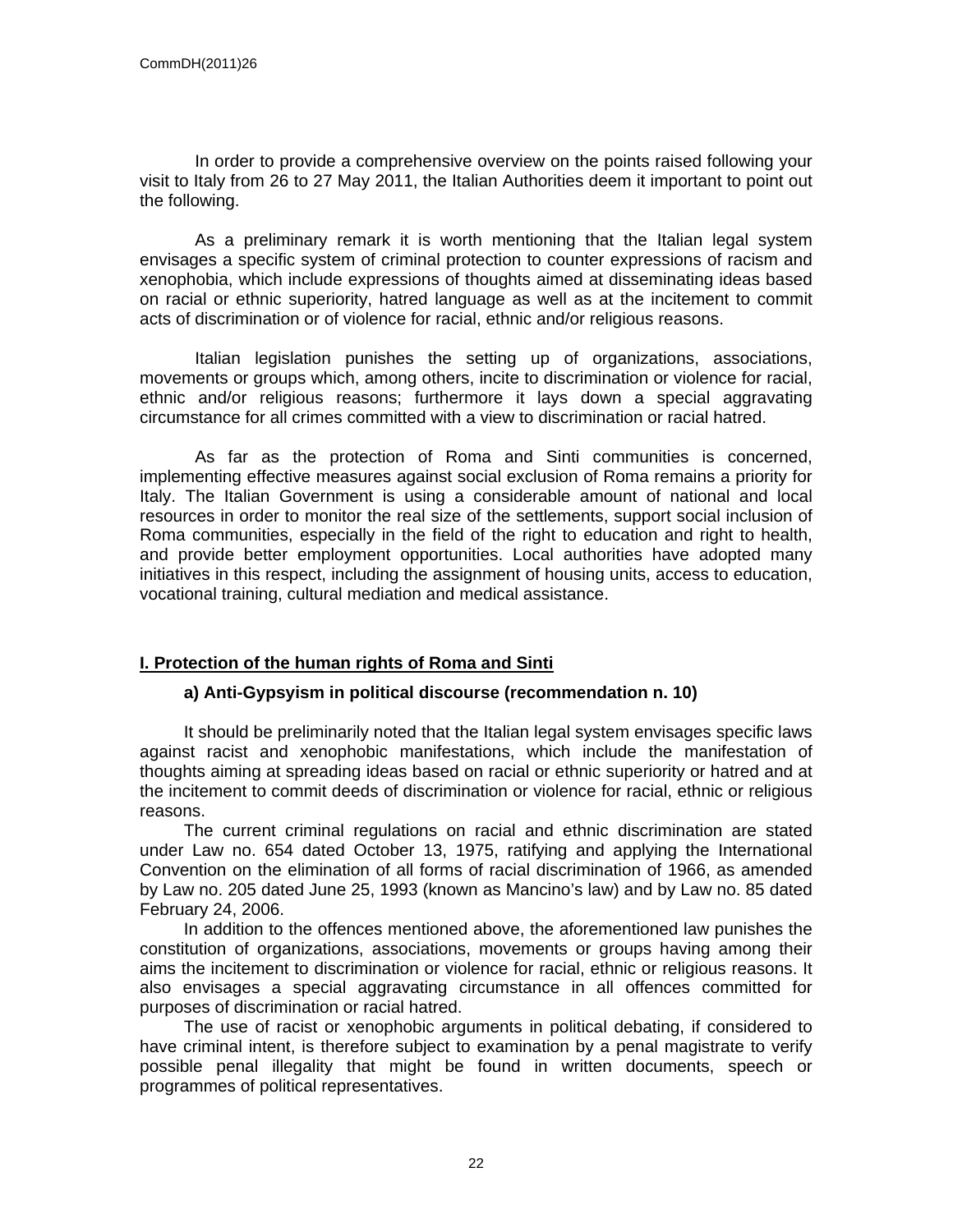The National Office against Racial Discrimination (UNAR), should it discover in the cases examined during its daily activity facts that could amount to a crime, systematically proceeds to give notice to the relevant local authorities in conformity with article 331 of the penal code.

As already mentioned during Italy's examination in occasion of the Universal Periodic Review by the Human Rights Council, two important sentences were passed by the judicial authorities relating to episodes of intolerance ascribable to two politicians in northern Italy.

The Court of Justice of Venice, with sentence passed on October 26, 2009 after summary procedure, found the first politician guilty of incitement to racial hatred and sentenced him to a 4,000 Euro fine and prohibited his participation at public meetings for a period of three years as a consequence of the contemptuous words and tones he used against immigrants during a public meeting in 2008.

In the second case, in July 2009 the Court of Cassation definitively confirmed the sentence with a two month imprisonment, with probation, against the other politician, for promoting racist ideas.

At first, in december 2004 the Court of Justice of Verona sentenced him to six month imprisonment for promoting racist ideas and inciting to commit acts of discrimination; however, on January 30, 2007, the Court of Appeal of Venice reduced the sentence to two month imprisonment after the charge of incitement to racial hatred was declared non-existent.

The verdict was then partially revoked by the Court of Cassation and deferred to a new examination of the case by the Court of Appeal which, passing sentence on October 20, 2008 confirmed the offence of propaganda of racist ideas; this decision was then reconfirmed by the Court of Cassation in July 2009.

## **b) Housing and Evictions (Recommendations n. 24-27)**

It should be emphasized that the situation of emergency - due to severe degradation of squatter settlements and to the Roma's accompaniment towards paths of autonomy aimed at promoting the housing and employment access - has been progressively overcome.

More specifically, following the declaration of the state of emergency, made by the Government with Orders (Prime Minister decree) in May 2008, a first step consisted in evacuating the unauthorized Roma settlements, given the absolute incompatibility between the conditions of insecurity and degradation of their squatter camps (lack of water, sanitation, waste accumulation, etc.) and the protection of fundamental human rights. Moreover, during this phase, the Commissioner for Nomads' Emergency in Lombardy has called on the mayors of the concerned provinces (Milan and Monza and Brianza) to adopt care and reception programs concurrently with the settlements dismantling, especially to favor families with minors. In addition, special attention must be guaranteed to minors, to whom public transport to get to school is always ensured. It must be underlined also that forced evictions have affected only subjects residing in squatter settlements, while the regular ones are allowed and subject to an authorization system of municipal jurisdiction. Furthermore, as to the settlements of Milan, in February 2009 the Commissioner adopted an *ad hoc* Regulation, that is the "Regulation of the designated areas for nomads in the Municipality of Milan". It sets out the criteria to reside in camps, and their implementation is ascribed to the Municipality of Milan, as holder of these areas, through a management committee.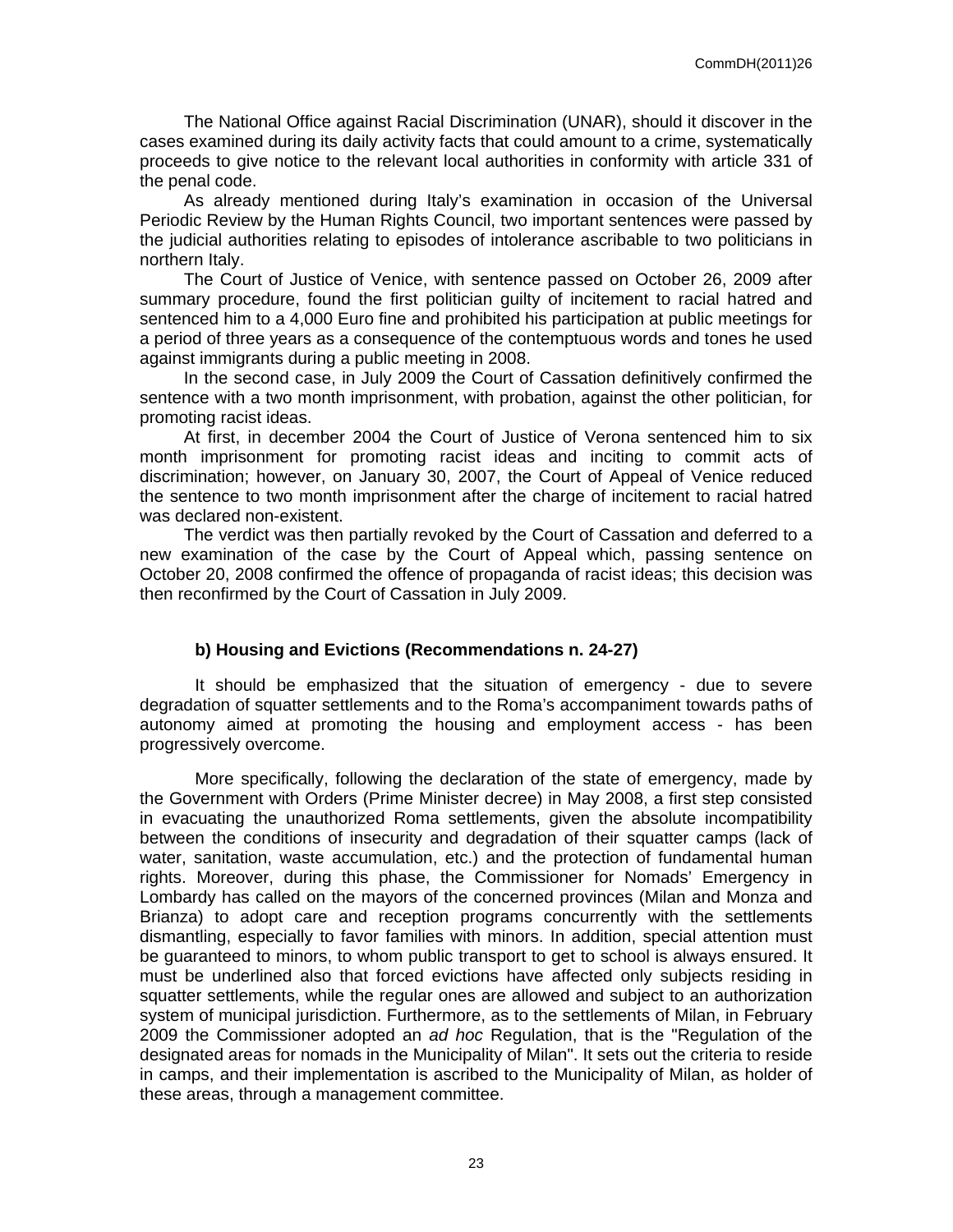The second Commissioner's line of action consisted in promoting the nomadic population autonomy, and in accessing to housing or free market houses, in order to improve the Roma and Sinti communities' integration in the social structure, and to radically overcome the general idea about the gypsy camps. In this regard, according to the Law 133/2008, the municipalities have presented some projects financed by the Ministry of Interior to provide accompanying courses for families who will move into stable homes and agree to leave the camps. Among the concrete support measures, grants to purchase and rent houses had been provided, as well as the establishment of a fund for social housing for the accommodation of public property dwellings entrusted to social aids that can be used against payment for a period not more than one year.

The extension of the state of emergency will allow to complete the projects undertaken and, in those cases of positive outcomes, to consolidate the achieved results both under the nomads communities' housing autonomy and working start up processes.

# **d) Statelessness (Recommendation n. 39)**

Act N. 91, February 5, 1992 contains measures that encourage stateless people in acquiring the Italian nationality: a stateless person that has been residing in Italy for at least 5 years is entitled to apply for citizenship. In addition, the stateless person that is lawfully in the territory of the State has the full exercise of civil rights. Finally, the condition of a statelessness is equivalent to the refugee one.

The recognition procedure for the status of statelessness can take place by judicial decision by the Supreme Court, or by administrative means. A specific "request for a permit of stay for stateless people" will be issued for the duration of the investigation to the foreigner who has filed for the recognition of his/her status of statelessness, when already in possession of a residence permit for other reasons. Subsequent to the recognition of the status, the Police shall issue a "permit of stay for a stateless person" and, if requested by the interested subject, the specific "travel document for a stateless person." This particular document will allow the foreigner to leave the national territory and move in all countries whose governments are recognized by the Italian one, but all limitations and conditions provided.

In addition, the Italian authorities consider it useful to point out that the Third Biennial National plan of actions and interventions to protect the rights of individuals and children's development (adopted by Presidential Decree January 21, 2011 and published in the Official Gazette N. 106 of May 9, 2011) contains several measures to promote interculturalism, including measures to help Roma, Sinti and Travellers children. In particular the attention has drawn to the following:

- Action for the foreigners' family reunification;

- Action for support, education and employment for accompanying minors involved in criminal proceedings, including Roma, Sinti, Travellers children as well as minor migrants children;

- Action for the prevention of school dropout of children, including Roma, Sinti and Travellers children as well as immigrant minors, and implementation of social inclusion interventions;

- Action to protect the right to health for Roma, Sinti and Travellers children and teenagers;

- Action for the promotion of intercultural trainings for teaching staffs and headmasters.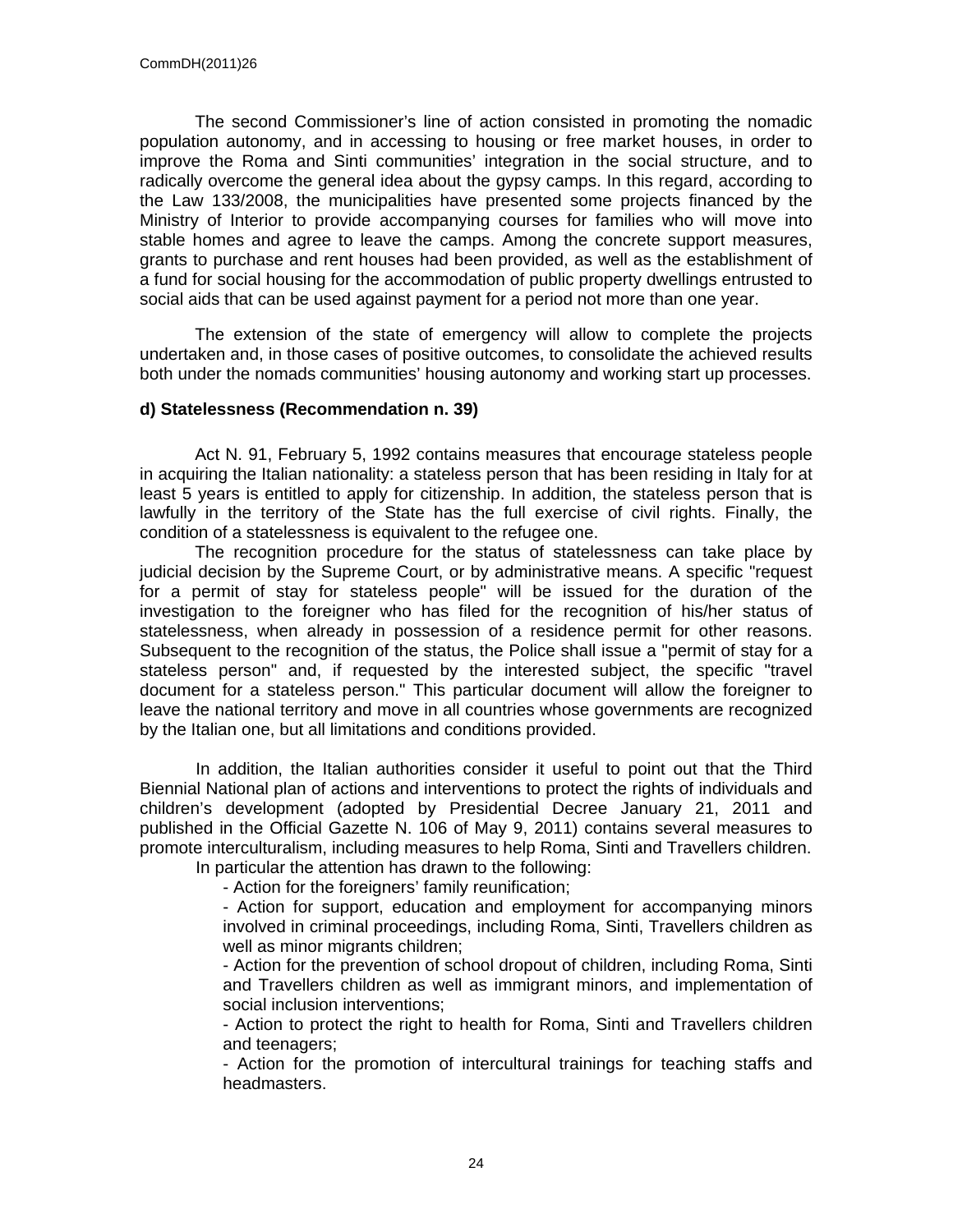## **II. Protection of the human rights of migrants, including asylum seekers**

Immigration and integration are at the top of the agenda of the Italian Authorities. National policies are increasingly influenced by decisions taken at the EU level and in this context, the Council of Europe's suggestions play a pivotal role.

## **b) Reception of migrants, including asylum seekers**

Italy not only observes international standards on the reception of migrants and asylum seekers, but has also adopted stringent quality standards at the national level, contained in the "Guidelines for the management centers", approved by Ministerial directive of January 8, 2003 and subsequently amended only by the specifications for the immigrants' centers working and management, approved in turn by Ministerial Decree on November 21, 2008. The Ministry of Interior monitors continuously the living conditions in the structures for immigrants so that they effectively match the standards provided. The monitoring includes not only the examination of periodic reports regarding the accurate timely fulfilment of the terms of the specifications, but also a management control. The latter is an *audit* system aiming at testing and evaluating the performance of the structures on the effectiveness and efficiency, that will be improved in the current year.

With regard to the basic services insured by the Italian structures, one must consider: the linguistic and cultural mediation, the information service on migration legislation, rights and duties of foreigners and performances available for guests from the reception in the structures, including assistance to children and newborns.

Particular attention is paid to health care. Initially guests are subjects to an entry screening, designed to identify the most vulnerable ones (unaccompanied minors, victims of violence, the disabled). The outcomes of these tests are collected in a personal health record (a copy shall be given to the interested subject). In addition, within each structure there is a specific medical facility equipped for first aid with medical and paramedic staff. This kind of first aid is provided in landing places. Hygiene and environmental cleaning services are guaranteed in reception structures, as well as the collection and disposal of waste, and guests are supplied with personal hygiene products, clothing and other supplies.

Whereas those just mentioned are the basic services provided by each facility receiving structure, it is also important to emphasize that an upgrade of all services has been carried out as a consequence of reviewing the specification documents, associated with a marked diversification of delivery modalities, to better reflect guests' needs, as well as the specificity of each center. In addition, as an expression of the mentioned trend for the reception diversification and personalization, it is worth remembering that the decree of Minister of the Interior on August 5, 2010 has introduced a further category of protection, which refers to asylum seekers or people in need of international protection characterized by mental distress and need for health care, as well as home care specialist and/or prolonged need.

# **(Recommendation n. 64)**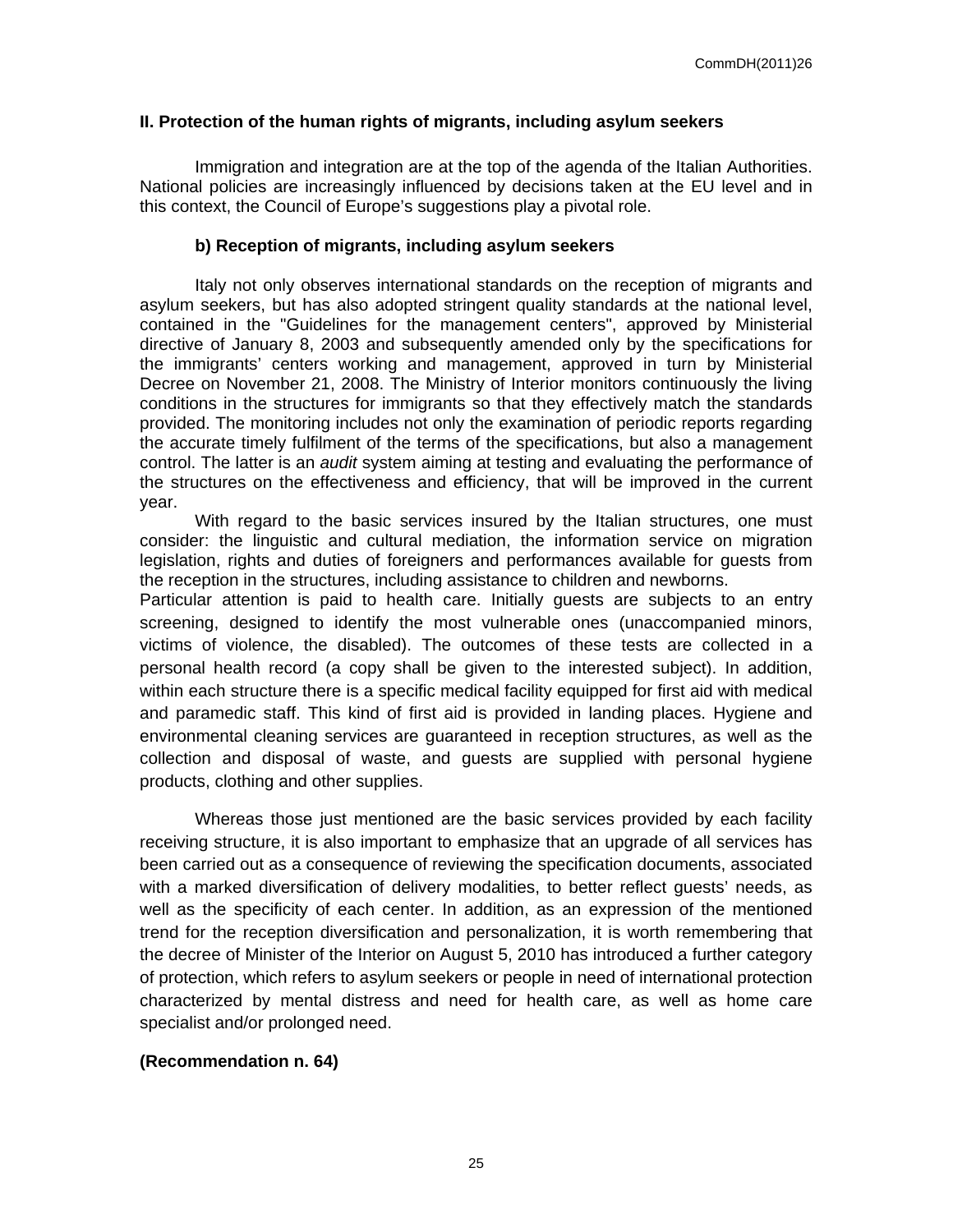A significant enhancement example is the of the Protection System for Asylum Seekers and Refugees (SPRAR), as provided by Law N. 189/2002, which has increased the receptive capacity from 1,500 seats in 2005 to 3,000 today.

In this context, it is worth noting the notice related to the circular of the Ministry of the Interior of August 31, 2011 (available at [www.sicurezzasud.it](http://www.sicurezzasud.it) ) for the renovation and expansion of those structures already allocated for the migrants reception or non-EU applicants seekers, refugees and holders of other forms of protection, both international and humanitarian.

The project proposals must be received by the local authorities, which will have to ensure the management of the services provided with their own resources; while the National Operational Program (PON) "Security for Development - Convergence Goal 2007/2013" (which has already funded 43 multifunctional centers until today, or facilities for fostering social and work integration of immigrants, for an amount of more than 48 million Euros) will provide the necessary restructuring and adaptation of buildings, strengthening the synergy between center and periphery. Priority will be given to projects that are able to increase at least of 25% the number of seats for the reception of the current situation, as well as those projects involving the use of property already assigned confiscated to the organized crime.

The structures concerned will provide for services concerning: temporary residency, social welfare and health orientation, language training and literacy. Moreover, children school integration, linguistic and cultural mediation, legal assistance, housing placement, employment and vocational training, recreational and cultural activities will be launched. It has been planned to finance sixty projects for a total amount of 20 million Euros.

On a more specific note, with respect to **paragraph 57** of the report, which refers to the declining level of reception standards recorded in occasion of the massive increasing in the number of arrivals in Lampedusa, it is represented as follows. The center of Lampedusa, equipped with a capacity of 381 ordinary and 800 extraordinary seats, in March 2011 suddenly had to manage 6,525 people, to whom all essential services have been insured.

In addition, as **paragraph 58** is concerned, and in connection with the massive influx of people from North Africa, following the crisis in that area, the Italian government has prepared, in consultation with Regions, a special receptive plan all over the country, for a total of 50,000 seats in this phase.

# **c) Integration of refugees and other beneficiaries of International protection**

Minors' family reunification mechanism, according to the orientation of the Court of Cassation (High Court of Appeal in the Italian system) and the Constitutional Court in recent years, must meet the child's development promotion, whose interest prevailed over that of the State in order to regulate the migration process. The reunification may be demanded by a foreign parent who had been expelled (for other reasons than danger to society), or if not in possession of authority over the "dependent" minor.

With regard to the international protection, according to the Court of Cassation as for the determination of refugee status, though it is up to the applicant to prove his/her statements, the judge has wide powers of investigation in ascertaining the relevant facts. However, applicant's statements will be worth well even those on which the applicant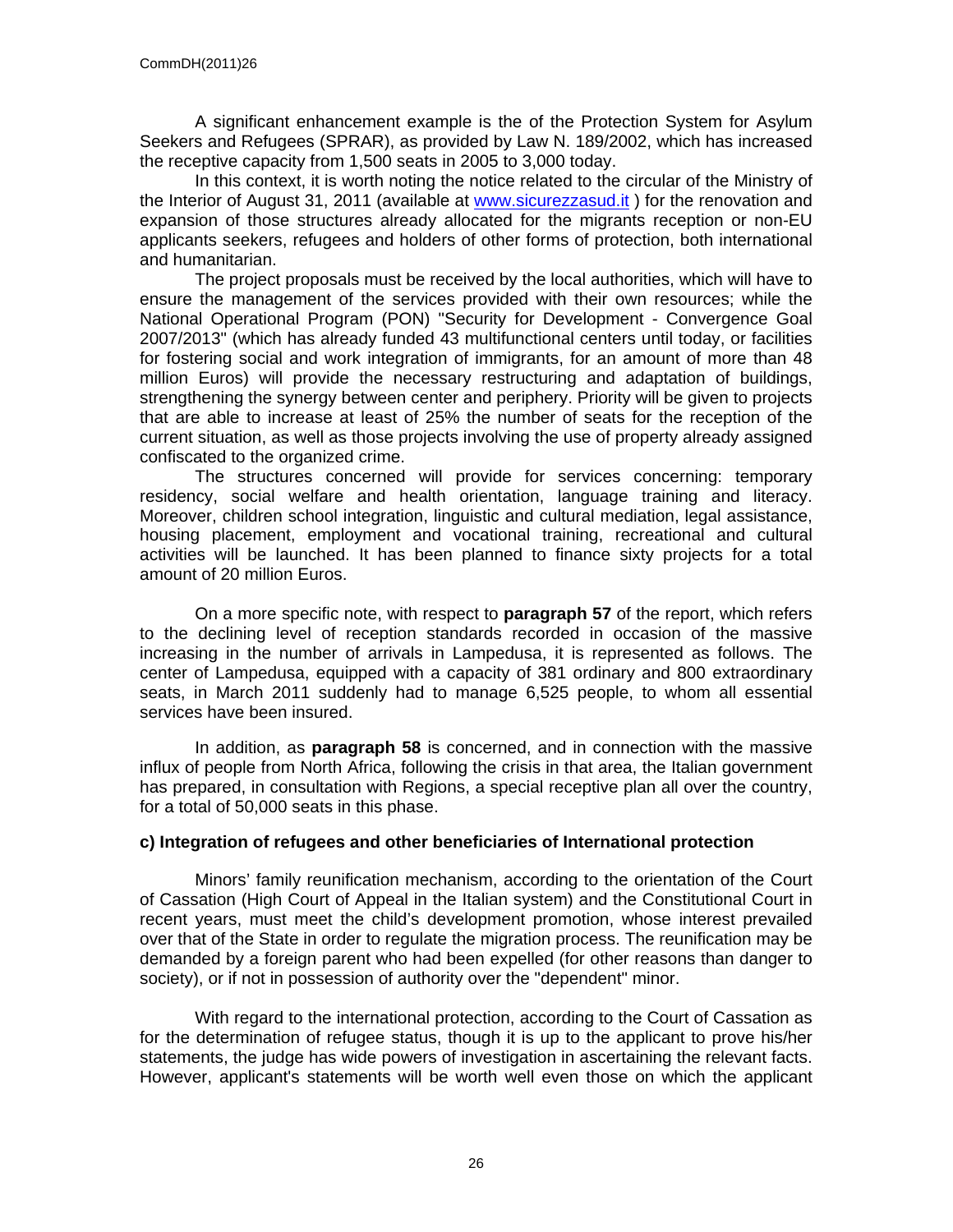shall not be able to give full proof, if the same shall appear credible and there will not subsist any contrary reason.

The prohibition of expulsion or refoulement is (Article 19 of Legislative Decree n. 286/1998, Consolidated Act on immigration), according to the recent Supreme Court guidance, a humanitarian measure of negative character, forcing the peace officer to assess the significant danger for the opponent to be subjected to persecution or inhuman or degrading treatment if returned to their countries of origin.

It should be added that on June 23, 2011 the Decree Law N. 89/2011 bearing "*Urgent provisions for the completion of the implementation of Directive 2004/38/EC on free movement of EU citizens and for the transposition of Directive 2008/115/EC on the repatriation of irregular third country citizens*" came into force.

With specifically regard to children's condition, the Italian Authorities are in a position to inform that at present, no foreign child results to be in charge at the Juvenile Justice Services in a position as asylum seeker, or having submitted requests for family reunification, or arriving from Libya or North Africa due to recent emergence.

In addition, it would seem, according to the official records held by the Juvenile Department that, although encouraged by ministerial operators (in particular by officials of the educational and social service which charge the minors), foreign minors without parental references are not interested in starting any procedures for family reunification.

The survey conducted by the Directorate General for the implementation of judicial statements is reported here below. It refers to all its administrative peripheral joints represented by the Center for Juvenile Justice in which it takes responsibility for the Juvenile Services District, that is to say: First Reception Centers, Offices for Juvenile Social Service, the Juvenile Criminal institutions, Community of the Administration and in agreement .

| <b>Promoting Body</b><br>Directorate<br>General<br>the<br>for   | <b>Implementing Body</b>                | <b>Implemented activities</b>              |
|-----------------------------------------------------------------|-----------------------------------------|--------------------------------------------|
| implementation<br>of                                            |                                         |                                            |
| judicial measures through:                                      |                                         |                                            |
| Center for Juvenile Justice of Abruzzo.                         | Center for Juvenile Justice             | Cultural mediation                         |
| Molise and Marche Regions based in                              |                                         |                                            |
| L'AQUILA                                                        |                                         |                                            |
|                                                                 | <b>Local Health Services</b>            | Health and psychological care              |
|                                                                 | <b>Permanent Territorial Centers</b>    | Literacy courses                           |
| Center for Juvenile Justice for Puglia<br>Region, based in BARI | Center for Juvenile Justice             | Cultural mediation                         |
|                                                                 | <b>Local Health Services</b>            | Health and psychological care              |
|                                                                 | Diocesan Caritas of Lecce and Brindisi  | Psychological, legal and social care,      |
|                                                                 |                                         | education and job orientation, centre      |
|                                                                 |                                         | providing health and social services, soup |
|                                                                 |                                         | kitchen, women victims of slavery aid      |
|                                                                 | Committee " Lecce welcomes"             | Coordination and effectiveness of single   |
|                                                                 | (Emmanuel Community, Association Guy    | activities and interventions               |
|                                                                 | GI&NDAS, that is an association of      |                                            |
|                                                                 | Senegalese migrants, Committee for the  |                                            |
|                                                                 | Defence of                              |                                            |
|                                                                 | immigrants' rights, the Italian Council |                                            |
|                                                                 | for Refugees, Diocesan Office           |                                            |
|                                                                 | "migrantes")                            |                                            |
|                                                                 | Training organization ECIPA of Brindisi | Traineeships in the building industry      |
|                                                                 | "Italia lavoro" in Lecce (Min.<br>del   | Traineeships                               |
|                                                                 | Labour/welfare)                         |                                            |
|                                                                 | Association in Lecce: ADOC, ADUC,       | Activities of reception, support,          |
|                                                                 | Tierra del Fuego, Peoples and Cultures, | information, etc.                          |
|                                                                 | Jose Marti, Vellazerimi, Taranga, Zei,  |                                            |
|                                                                 | Senegalese women la linguere, Islamic   |                                            |
|                                                                 | Assalam, Somali citizens, the Committee |                                            |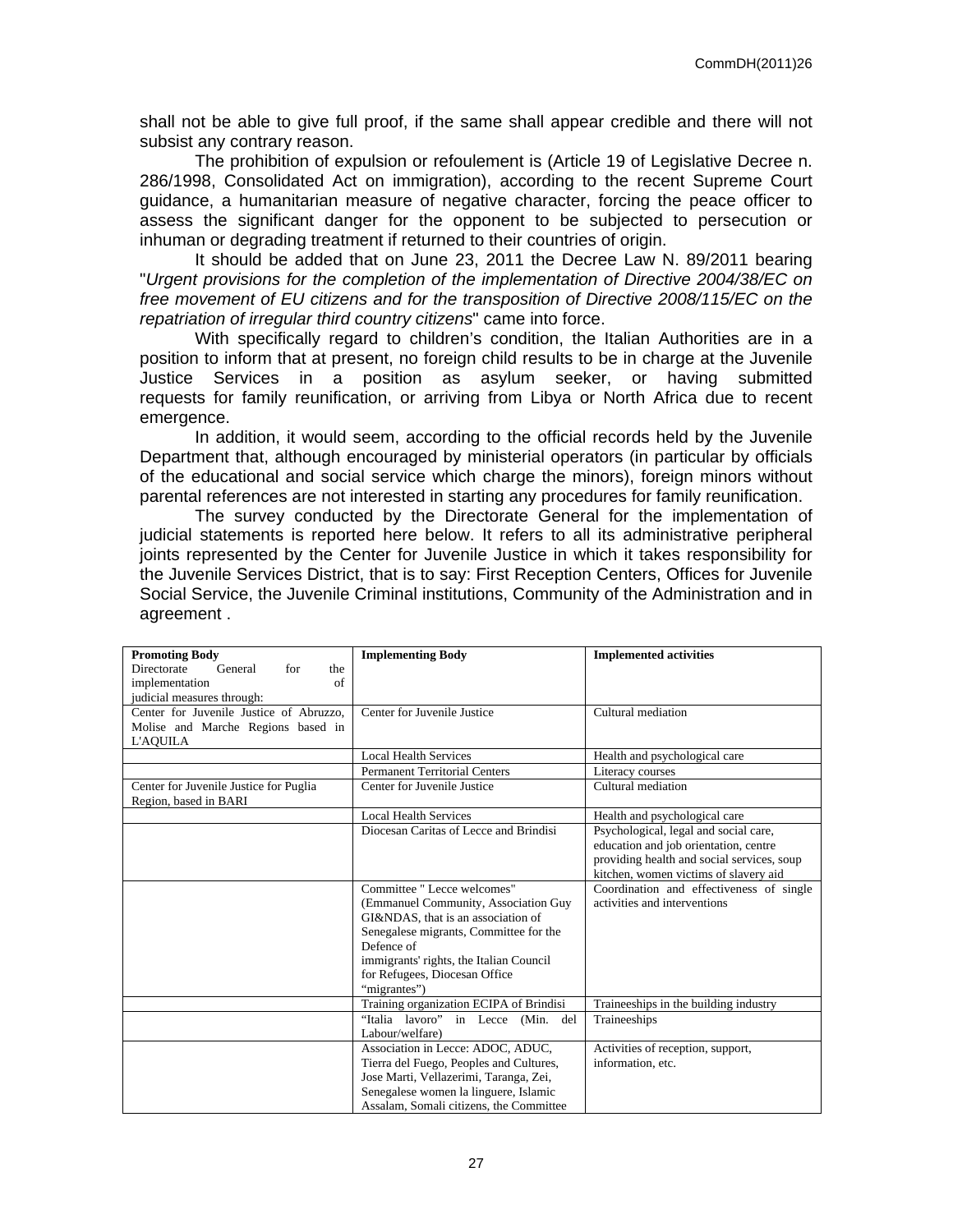|                                                                                      | defending the rights of migrants, Ergot                               |                                                         |
|--------------------------------------------------------------------------------------|-----------------------------------------------------------------------|---------------------------------------------------------|
|                                                                                      | cultural workshops, the multicultural                                 |                                                         |
|                                                                                      | center Etnos, anti-racist network                                     |                                                         |
|                                                                                      | Salento, Roma c.s.o., Immigration rights                              |                                                         |
|                                                                                      | window                                                                |                                                         |
|                                                                                      | Territorial Permanent Centers of the Min.<br>of Education in Brindisi | Literacy courses                                        |
|                                                                                      | Didactic circle "Monte San Michele" of<br>Bari                        | Primary education                                       |
|                                                                                      | Municipality of Bari                                                  | Emergency reception for unaccompanied<br>foreign minors |
|                                                                                      | Province of Brindisi with the coop.                                   | Reception and information Point                         |
|                                                                                      | "Solidarity and Renewal"                                              |                                                         |
|                                                                                      | <b>ARCI</b> Foggia                                                    | Reception Center for political asylum<br>seekers        |
|                                                                                      | Center BAOBAB of Foggia                                               | Reception and social secretary                          |
|                                                                                      | Center Borgo Mezzanone Foggia                                         | Reception                                               |
|                                                                                      | Diomede Foggia                                                        | Literacy and training orientation                       |
|                                                                                      | Solidaunia Foggia                                                     | Literacy and education courses                          |
| Center for Juvenile Justice for Emilia<br>Romagna Region, based in<br><b>BOLOGNA</b> | Center for Juvenile Justice                                           | Cultural mediation                                      |
|                                                                                      | Health care services                                                  | Helth and psycological care                             |
|                                                                                      | <b>Territorial Permanent Centers</b>                                  | Literacy courses                                        |
|                                                                                      | Association of Juridical studies on                                   | Juridical info point for consulting on                  |
|                                                                                      | Immigration                                                           | immigration and legal education for                     |
|                                                                                      |                                                                       | social officials                                        |
|                                                                                      | Municipality of Bologna                                               | Centralized service of cultural<br>mediation            |
|                                                                                      | Emilia Romagna Region                                                 | Promotion of reception activities and                   |
|                                                                                      |                                                                       | actions for the protection and social                   |
|                                                                                      |                                                                       | integration for immigrants, in                          |
|                                                                                      |                                                                       | particular, for asylum seekers,                         |
|                                                                                      |                                                                       | in collaboration with ANCI, UPI,                        |
|                                                                                      |                                                                       | Basic trade union organizations,                        |
|                                                                                      |                                                                       | Forum of the tertiary sector, ARCI,                     |
|                                                                                      |                                                                       | <b>ACLI, Caritas, SPRAR</b>                             |
| Center for Juvenile Justice for<br>Sardinia Region, based in<br><b>CAGLIARI</b>      | Center for Juvenile Justice                                           | Cultural mediation                                      |
|                                                                                      | Health Care services                                                  |                                                         |
|                                                                                      |                                                                       | Health and Psycological care                            |
|                                                                                      | <b>Territorial Permanent Centers</b>                                  | <b>Literacy Courses</b>                                 |
|                                                                                      | Province of Cagliari,                                                 | Reception activities, psychological                     |
|                                                                                      | partnership<br><b>AITIA</b><br>in<br>with                             | support, professional training and                      |
|                                                                                      | Cooperativa Sociale, ENAIP National                                   | sport activities in which 3 young                       |
|                                                                                      | Board of Professional Education,                                      | foreigners were entered, as they have                   |
|                                                                                      | Mexmedia s.r.l., Assoc. "Il Portico                                   | entered the criminal circuit .Job                       |
|                                                                                      | 2005"                                                                 | placement for 3 minors/young                            |
|                                                                                      |                                                                       | nomad adults.                                           |
| Center for Juvenile Justice for                                                      | Center for Juvenile Justice                                           | Cultural mediation                                      |
| Calabria and Basilicata Regions,                                                     |                                                                       |                                                         |
| based in CATANZARO                                                                   |                                                                       |                                                         |
|                                                                                      | Health care services                                                  | Health and psycological care                            |
|                                                                                      | <b>Territorial Permanent Centers</b>                                  | <b>Literacy Courses</b>                                 |
|                                                                                      | <b>Basilicata Region</b>                                              | <b>Cultural Mediation</b>                               |
|                                                                                      | Basilicata Region and Prefectures of                                  | Reception camp                                          |
|                                                                                      | Potenza and Matera                                                    |                                                         |
|                                                                                      | Ass. Tolbà of Matera                                                  |                                                         |
|                                                                                      | SPAR and ANCI networks - Social                                       | Migrant refugees and asylum seekers                     |
|                                                                                      | Coop. Promidea                                                        | reception                                               |
|                                                                                      | civil Defence in Calabria                                             | First aid centers                                       |
|                                                                                      | Community "Staring point" based in                                    | reception for unaccompanied foreign                     |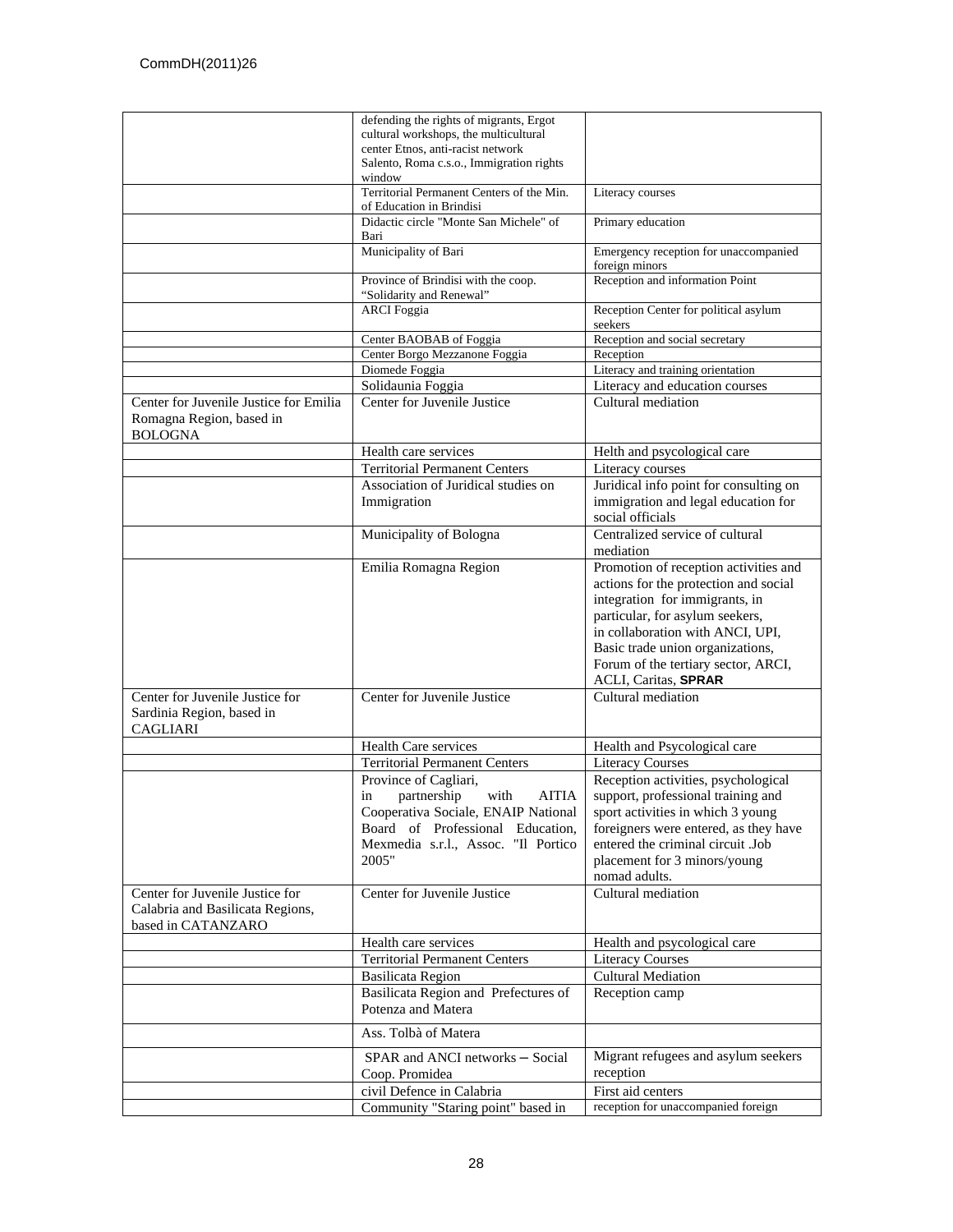|                                                                   | Rende (CS), Community "Sailing" of                                | minors Foreigner minors reception       |
|-------------------------------------------------------------------|-------------------------------------------------------------------|-----------------------------------------|
|                                                                   | Reggio Calabria and Com. "The                                     |                                         |
|                                                                   | rogues" of Settingiano (CZ) and                                   |                                         |
|                                                                   | related municipalities                                            |                                         |
|                                                                   | Regione Calabria                                                  | Migrant minors Inclusion in activities  |
|                                                                   |                                                                   | planned for teenagers and literacy      |
|                                                                   |                                                                   | courses                                 |
|                                                                   | Cosenza, Ass. Baobab, Auser and                                   | Legal info point, literacy and medical  |
|                                                                   | volunteers                                                        | surgical centers                        |
| Center for Juvenile Justice                                       | Center for Juvenile Justice                                       | Cultural mediation                      |
| for Lombardy Region based in                                      |                                                                   |                                         |
| MILAN                                                             |                                                                   |                                         |
|                                                                   | Health care services                                              | Health and psycological care            |
|                                                                   | <b>Territorial Permanent Centers</b>                              | <b>Literacy Courses</b>                 |
|                                                                   | Comunità Nuova, Minors Court MI,                                  | Support and integration for minors and  |
|                                                                   | Italian Assoc. Of Magistrates for                                 | young adults from Latin America         |
|                                                                   | Juvenile and families, Coop. Codici,                              |                                         |
|                                                                   | Assoc. Soleterre, Assoc. Sonorous                                 |                                         |
|                                                                   | Sounds, Ecuador and El Salvador                                   |                                         |
|                                                                   | Consulates, Catholic University MI<br>Center for Juvenile Justice | Cultural mediation                      |
| Center for Juvenile Justice for Sicily<br>Region based in PALERMO |                                                                   |                                         |
|                                                                   | Health care services                                              | Health and psycological care            |
|                                                                   | <b>Territorial Permanent Centers</b>                              | Corsi di alfabetizzazione               |
|                                                                   | Municipality of Palermo, with the                                 | Office for reception and intercultural  |
|                                                                   | Ass. "Open heart", ANFE, Ass.                                     | madiation                               |
|                                                                   | Narramondi etc.                                                   |                                         |
|                                                                   | Ass. "Open heart" in Palermo, Center                              | Cultural mediation, legal consultation, |
|                                                                   | Astalli and transcultural psychiatric                             | material support                        |
|                                                                   | service of Catania                                                |                                         |
| Center for Juvenile Justice for Lazio                             | Center for Juvenile Justice                                       | Cultural mediation                      |
| Region                                                            |                                                                   |                                         |
| <b>Based in ROME</b>                                              |                                                                   |                                         |
|                                                                   | Health care services                                              | Health and psycological care            |
|                                                                   | <b>Territorial Permanent Centers</b>                              | <b>Literacy Courses</b>                 |
|                                                                   | Municipality of Rome                                              | Assumption and continuity of joint      |
|                                                                   |                                                                   | assistance for foreign minors at the    |
|                                                                   |                                                                   | end of the criminal measure             |
|                                                                   | Save the children                                                 | Paths of regularization for foreign     |
|                                                                   |                                                                   | minors.                                 |
|                                                                   |                                                                   | legal and social mediation, low day     |
|                                                                   |                                                                   | thresholdcenter"Civic Zero"             |
|                                                                   | CIES and Roman School of Family                                   | Cultural mediation, supervision of the  |
|                                                                   | Psychotherapy                                                     | community and best practices survey     |
|                                                                   | Coop. Maglina '80s                                                | Staff training                          |
|                                                                   | GRIS Lazio coordinated by the from                                | Training on immigration legislation     |
|                                                                   | Caritas Health division                                           | with particular reference to health     |
|                                                                   |                                                                   | issues                                  |
|                                                                   | Fondazione Vodaphone e Provincia di                               | Cultural and linguistic mediation       |
|                                                                   | Roma                                                              |                                         |
| Center for Juvenile Justice for                                   | Center for Juvenile Justice                                       | Cultural mediation                      |
| Piedmont,                                                         |                                                                   |                                         |
| Valle d'Aosta and Liguria                                         |                                                                   |                                         |
| <b>Based in TURIN</b>                                             |                                                                   |                                         |
|                                                                   | Health care services                                              | Health and psycological care            |
|                                                                   | <b>Territorial Permanent Centers</b>                              | <b>Literacy Courses</b>                 |
|                                                                   | Liguria Region and Civil Defence                                  | Reception and consultation              |
|                                                                   | Municipality of Genoa with NIRVA                                  | <b>Assisted Voluntary Repatriation</b>  |
|                                                                   | network                                                           |                                         |
|                                                                   | Municipality of Genoa, in consortium                              | Protection for asylum seekers and       |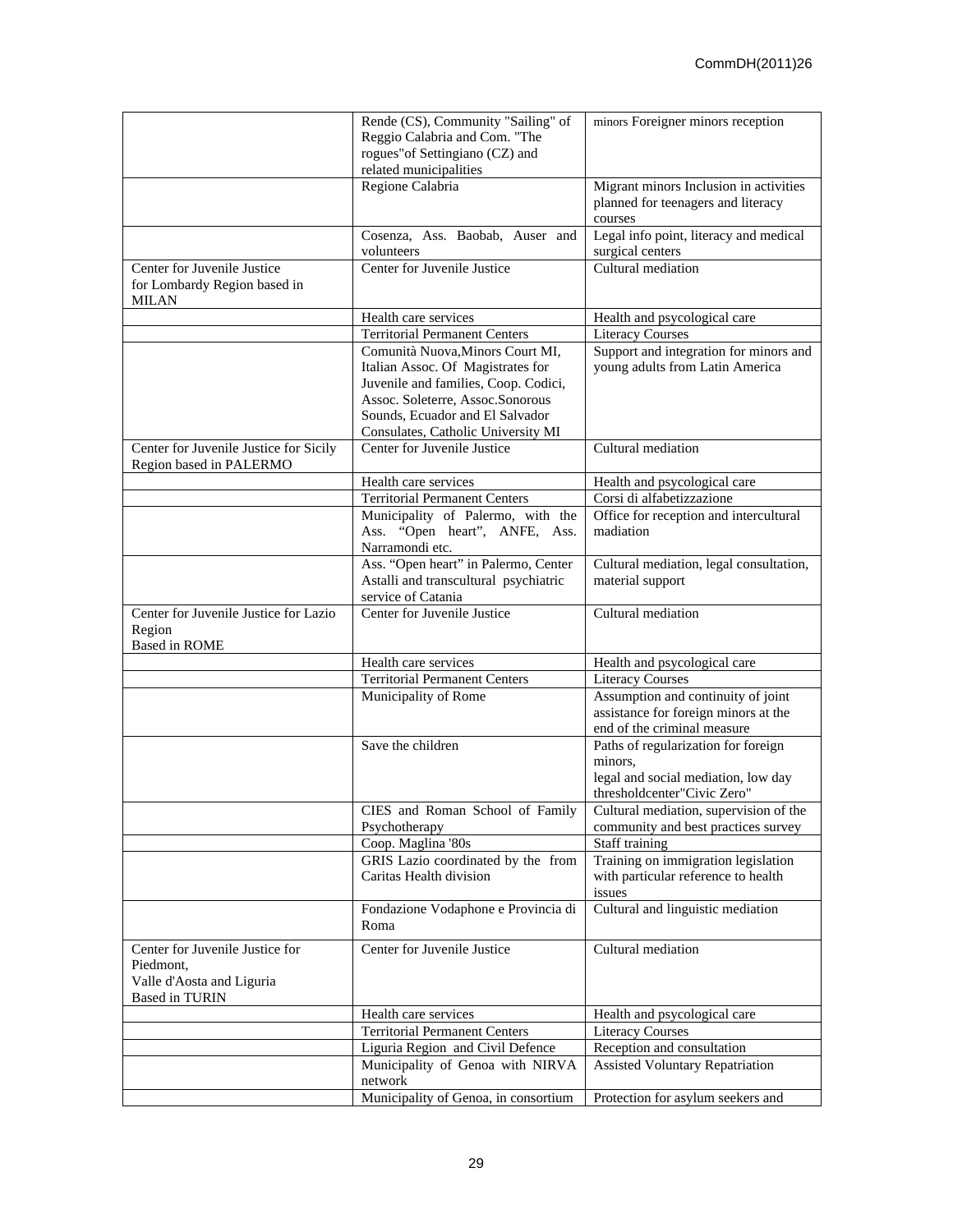|                                                                                                                                                   | with Agorà, CEIS and ARCI                                                                                   | refugees                                                                                                                                                                                                                  |
|---------------------------------------------------------------------------------------------------------------------------------------------------|-------------------------------------------------------------------------------------------------------------|---------------------------------------------------------------------------------------------------------------------------------------------------------------------------------------------------------------------------|
|                                                                                                                                                   | Municipality of Turin and Foreign<br><b>Minors Office</b>                                                   | Protection and integration of<br>unaccompanied minors, asylum<br>seekers and refugees under the MSNA<br>and<br><b>SPRAR</b> national program, (Protection<br>System for asylum seekers and<br>refugees - Central Service) |
|                                                                                                                                                   | Assoc. "Rights in Security", ASGI<br>and "Compagnia di San Paolo" of<br>Turin                               | Staff training                                                                                                                                                                                                            |
|                                                                                                                                                   | Min. of Social Policies, Municipality,<br>Tribunal, Police Headquarters,<br>Association rights Safety Genoa | Staff training                                                                                                                                                                                                            |
|                                                                                                                                                   | U.C.LL. in Liguria                                                                                          | Job insertion                                                                                                                                                                                                             |
|                                                                                                                                                   | Private social services in Liguria                                                                          | Fostering homocultural care                                                                                                                                                                                               |
|                                                                                                                                                   | Municipality of Turin - Foreigner<br>Minors office                                                          | Consulenza ed orientamento                                                                                                                                                                                                |
|                                                                                                                                                   | Health care services and local<br>services of Genoa and Turin                                               | <b>Educational Accompaniment</b><br>alternatives during the imprisonment                                                                                                                                                  |
|                                                                                                                                                   | Prefectures of La Spezia and Genoa                                                                          | Partecipation the coordination tables                                                                                                                                                                                     |
|                                                                                                                                                   | "Compagnia San Paolo" of Turin                                                                              | Street Training activity aimed to<br>engaging of foreign migrant children                                                                                                                                                 |
|                                                                                                                                                   | Municipality of Turin                                                                                       | Support to children from Peru in<br>family reunification                                                                                                                                                                  |
| Center for Juvenile Justice for<br>Tuscany Region based in<br><b>FLORENCE</b>                                                                     | Center for Juvenile Justice                                                                                 | Cultural mediation                                                                                                                                                                                                        |
|                                                                                                                                                   | Health care services                                                                                        | Health and psycological care                                                                                                                                                                                              |
|                                                                                                                                                   | <b>Territorial Permanent Centers</b>                                                                        | <b>Literacy Courses</b>                                                                                                                                                                                                   |
|                                                                                                                                                   | Municipality of Perugia (Min. of<br>Labour and Social Policies and<br>ANCI, Ass. Mixtim)                    | Reception, social-educational and<br>protection support of unaccompanied<br>foreign minors. With the Ass. Mixtim:<br>training on the legislation, legal<br>advice, institution of guardians list                          |
|                                                                                                                                                   | Ce.5.Vol., Caritas, Cidis, of Perugia                                                                       | Social support and education to<br>migrant minors families                                                                                                                                                                |
|                                                                                                                                                   | Municipality of Florence (Center<br>Mercede and Center Don Zeno,<br>Questure)                               | Activation procedures for issuing<br>residence permits for humanitarian<br>reasons                                                                                                                                        |
|                                                                                                                                                   | Scuola Don Milani, Redi, Beato<br>Angelico, CTP, Ass. Rainbow of<br>Florence                                | <b>Literacy Courses</b>                                                                                                                                                                                                   |
|                                                                                                                                                   | <b>UNCHR</b> of Florence                                                                                    | Staff Training concerning legislation<br>and integration policies                                                                                                                                                         |
|                                                                                                                                                   | Ass. Auser                                                                                                  | Volunteer activity implemented by<br>immigrants                                                                                                                                                                           |
| Center for Juvenile Justice for<br>Campania<br><b>Based in Naples</b>                                                                             | Cultural Ass. Dedalus for Naples and<br>Airola (BN)                                                         | Cultural mediation                                                                                                                                                                                                        |
|                                                                                                                                                   | Health care services                                                                                        | Health and psycological care                                                                                                                                                                                              |
|                                                                                                                                                   | <b>Territorial Permanent Centers</b>                                                                        | <b>Literacy Courses</b>                                                                                                                                                                                                   |
| Center for Juvenile Justice for<br>Veneto,<br>Friuli Venezia Giulia Region and the<br>Autonomous Provinces of<br>Trent and Bozen, based in Venice | Center for Juvenile Justice                                                                                 | Cultural mediation                                                                                                                                                                                                        |
|                                                                                                                                                   | Health care services                                                                                        | Health and psycological care                                                                                                                                                                                              |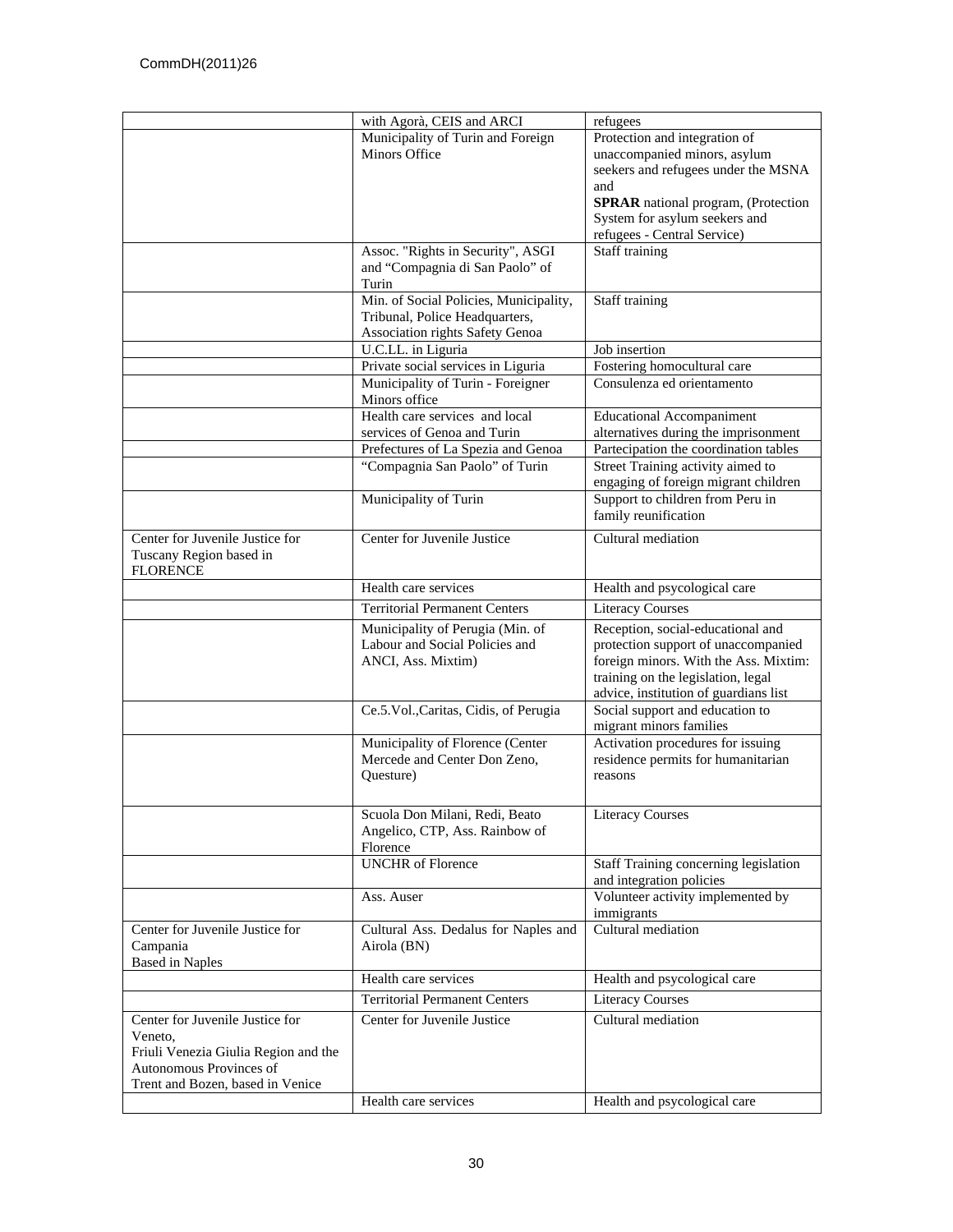| <b>Territorial Permanent Centers</b>                                                    | <b>Literacy Courses</b>                                                                                                                                            |
|-----------------------------------------------------------------------------------------|--------------------------------------------------------------------------------------------------------------------------------------------------------------------|
| Province of Bolzano (Caritas, Ass. S.<br>Vincenzo de Paoli, Ass. Volontarius)           | Center for emergency reception,<br>protection and integration system for<br>young foreigners                                                                       |
| Local Bodies of Veneto Region and<br>Opera don Calabria – Community of<br>San Benedetto | Protection and integration activity for<br>young foreigners, especially for<br>unaccompanied ones and training for<br>the implementation of the guardians'<br>role |

Moreover, as for the protection of human rights of Roma, Sinti and migrants, Italian Authorities would like to underline the recent provisions issued in June 2010 by the Italian Government: The Plan "Integrazione nella sicurezza -Identità e incontro". This Act summarizes the strategy that the Government intends to pursue with regard to the integration policies for immigrants, combining integration and security. In addition, in the general framework of the Axis "Lavoro", it should be recalled the Action "Work and Professional Qualification" ("Lavoro e Qualificazione Professionale"), that provides the following targets:

1)Promotion of actions to combat the exploitation of labour immigrants, founded by Fse for the amount of 5.000.000 of euros. The activity Program provides:

- Implementation of a program to combat undeclared work, in task forces with the four Convergence Regions;

- Private Public partnerships in the sectors of construction, agriculture and tourism;

- Promotion of 3.000 voucher for educational and professional learning of unemployed immigrants.

The intertwining of illegal hiring, crime and black work sees among its main victims of foreign workers without residence permits. The Ministry of Labour and Social Policies has enhanced inspective activities on substantial violations, starting with those often constitute the most serious danger for the safety of the person. In this context, to combat the exploitation of immigrants, the Ministry of Labour has enforced its inspective role implementing the synergistic actions planned by the various supervisory bodies, together with the intervention of the police force, the Carabinieri and the Guardia di Finanza, and implemented in a coordinated way at the regional level.

- Qualification of interventions in the field of domestic work and people care, founded by the Fondo per le Politiche Migratorie-Found for Migration Policies for the amount of 7.000.000 euros.

2) Another relevant Action is "Microcredito", provided by the axis "Lavoro" and founded by the Found for Migration Policies for the amount of 800.000 euros.

The financial crisis has struck in recent years the entrepreneurial sector. From the data of the Bank of Italy (2008), it strongly emerges the restriction of credit and the associated problems of the banks to disburse it. This fact predominantly affects small and medium sized enterprises and craft, where immigrants are present. In this framework a key Action is Microcredito, provided by the axis "Work and founded by the Found for Migration Policies for an amount of 800.000 euros. The objective is to support self-employment of immigrant workers by promoting access to credit and providing support to business start-up.

The Italian Authorities take this opportunity to reiterate their willingness to fully and extensively cooperate with the Commissioner for Human Rights, and confirm their intention of remaining actively seized of this matter.